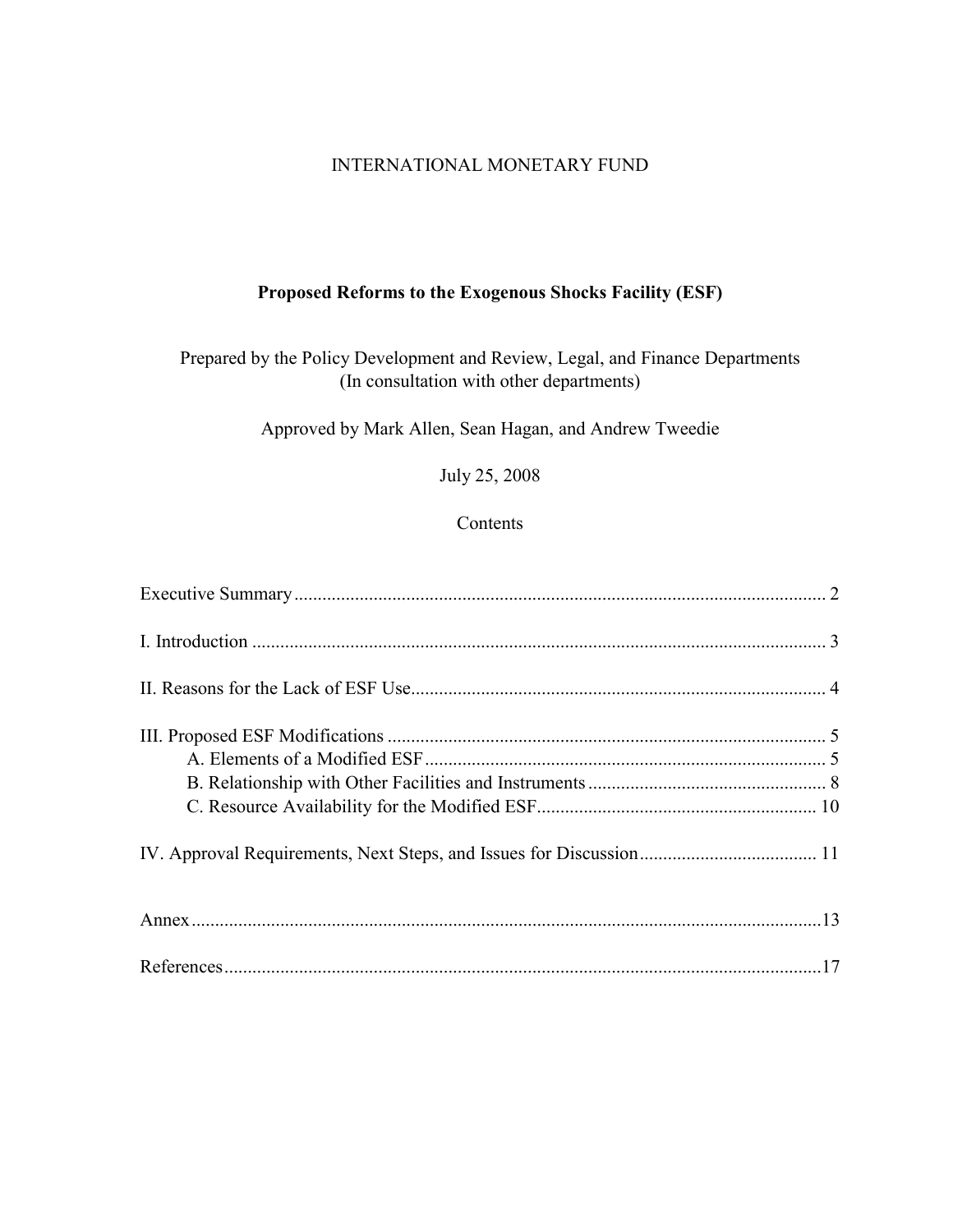#### **EXECUTIVE SUMMARY**

- **The review of the ESF is being accelerated in light of experience and worsening global economic conditions, in particular the surge in food and fuel prices.** Despite having become effective in 2006, the ESF has yet to be used. Recent discussions with creditors, donors, potential users, and outside observers have highlighted a number of ways to enhance its effectiveness.
- **In responding to the changing global environment, and the views of potential users and donors, the paper identifies a number of principles to guide the reform of the ESF.** It suggests that the Fund's shocks financing should: (i) be provided **more rapidly** (ii) be based on **streamlined conditionality** focused on addressing the exogenous shock; (iii) provide **higher access**, and; (iv) **better complement other Fund instruments**.
- **Building on these principles, the paper suggests ways to make the ESF faster and easier to use, and with higher access, by proposing**:
	- (i) the **establishment of a new rapid-access component**, with the following key characteristics:
		- Available to all Poverty Reduction and Growth Facility (PRGF)-eligible members with a balance of payments (BOP) need whose primary source is an exogenous shock; access limited to 25 percent of quota per shock, to be provided normally in a single tranche, and with no requirement for upper-credit tranche (UCT) standards. A request could be issued to the Board soon after a member's indication of the need for support.
	- (ii) **modifications to create a high-access component similar to the current ESF**, which could be used in particular following a rapid-access component in cases where a member requests more resources than are available under the rapidaccess component. It could also be used on a stand-alone basis. It would be available for the same BOP need as the rapid-access component, with the following key characteristics:
		- access would normally be up to 75 percent of quota per arrangement, provided in the context of a one-to-two year program that would need to be of UCT quality. The time required before resources are disbursed would likely be greater than under the rapid-access component, in light of the need to reach understandings on a UCT quality economic program.
	- (iii) **adjustments that would facilitate use of the modified ESF in conjunction with some other Fund facilities and instruments.**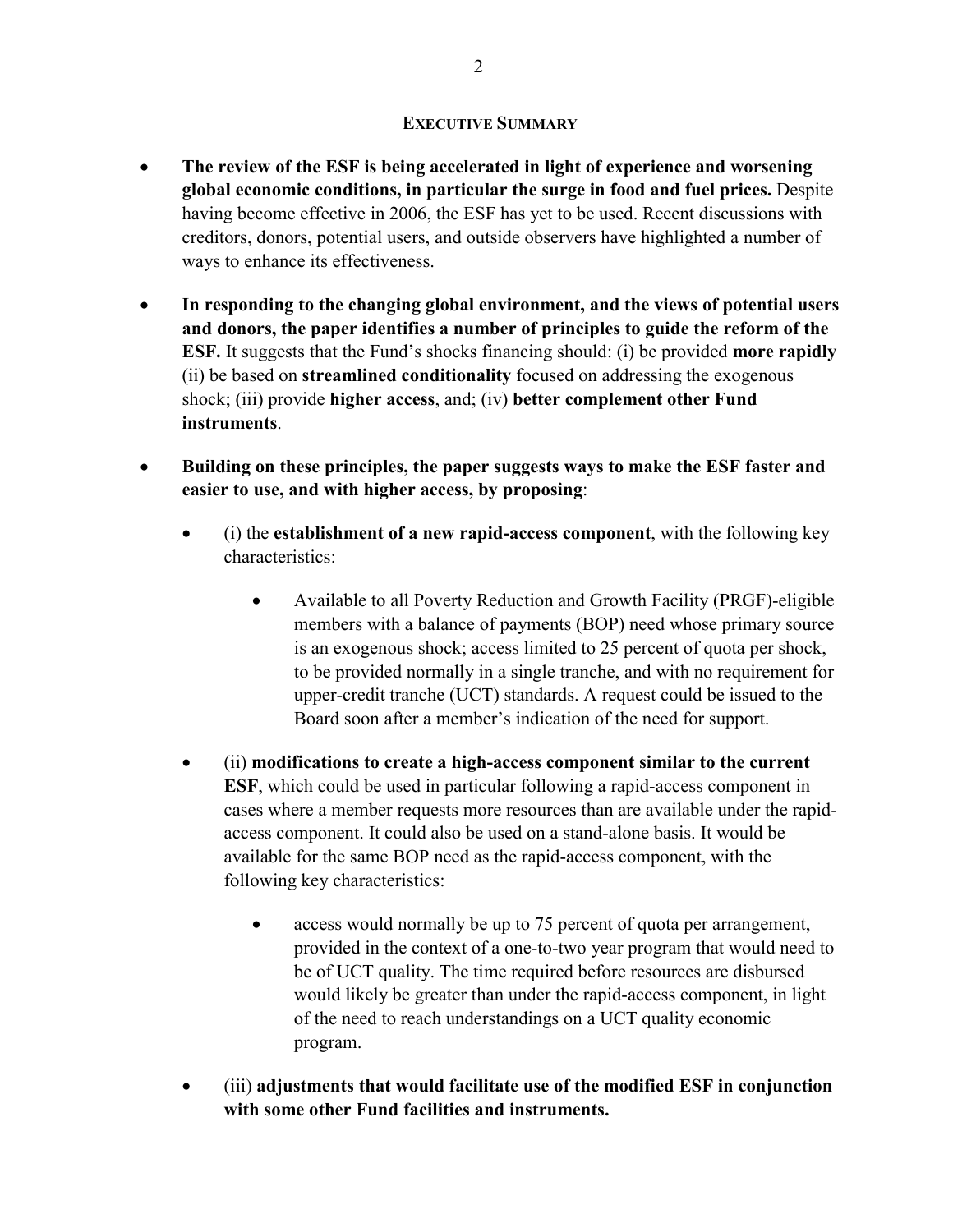#### **I. INTRODUCTION**

1. **The modified ESF proposed in this paper aims to meet the needs of low-income members for rapid and useful shocks assistance.** The proposals seek to reform the ESF by providing assistance more quickly and with more streamlined conditionality, in amounts sufficient to help members cope with shocks, and in a way that is better integrated with other Fund facilities and instruments.

2. **The ESF was approved in late 2005 to enhance the Fund's ability to help lowincome member countries deal with sudden and exogenous shocks.**<sup>1</sup> Discussions leading up to approval of the ESF stressed the vulnerability of developing countries to shocks.<sup>2</sup> While countries with PRGF arrangements could request augmentations, it was judged that the Fund's low-income members without a PRGF arrangement could benefit from a facility that provided shorter-term assistance in response to an exogenous shock but on PRGF financial terms to avoid the higher costs of borrowing associated with financing from other facilities.<sup>3</sup>

3. **Review of the ESF is being accelerated in light of experience and worsening global economic conditions.** 4 This paper reviews the ESF somewhat earlier than required given the lack of use to date and a desire to ensure that the Fund has the ability to provide rapid and effective shocks assistance, particularly because surging food and fuel prices could result in an increased need of low-income members for financial support.

4. **ESF modifications are being considered in the context of a broader review of Fund facilities and consideration of the Fund's role in low-income countries.** Although the ESF review is being conducted before the broader facilities review, proposed changes to the ESF are considered with the objectives of that review in mind. This review is also consistent with the discussion laid out in the paper on The Role of the Fund in Low-Income Countries.<sup>5</sup> Relatedly, proposals to simplify the concessional financing framework will be presented in the context of the general review of Fund facilities.

<u>.</u>

<sup>4</sup> In approving establishment of the ESF in late 2005, the Executive Board called for a review of experience under the facility three years after its effective date. This schedule was subsequently extended in the omnibus decision extending review deadlines, and is now only required at five year intervals: at the time, the next ESF review was scheduled for 2009. See Decision No. 13814-(06/98), November 15, 2006.

5 IMF 2008a.

<sup>&</sup>lt;sup>1</sup> The ESF became effective in January 2006.

 $^2$  IMF 2005a, b, c, and d.

 $3$  Emergency Assistance is provided through the GRA and is subject to credit tranche terms, including the repurchase period (3¼ - 5 years) and rate of charge. For PRGF-eligible countries, however, bilateral subsidy resources are provided from an administered account that reduce the rate of charge to 0.5 percent per annum, subject to the availability of resources.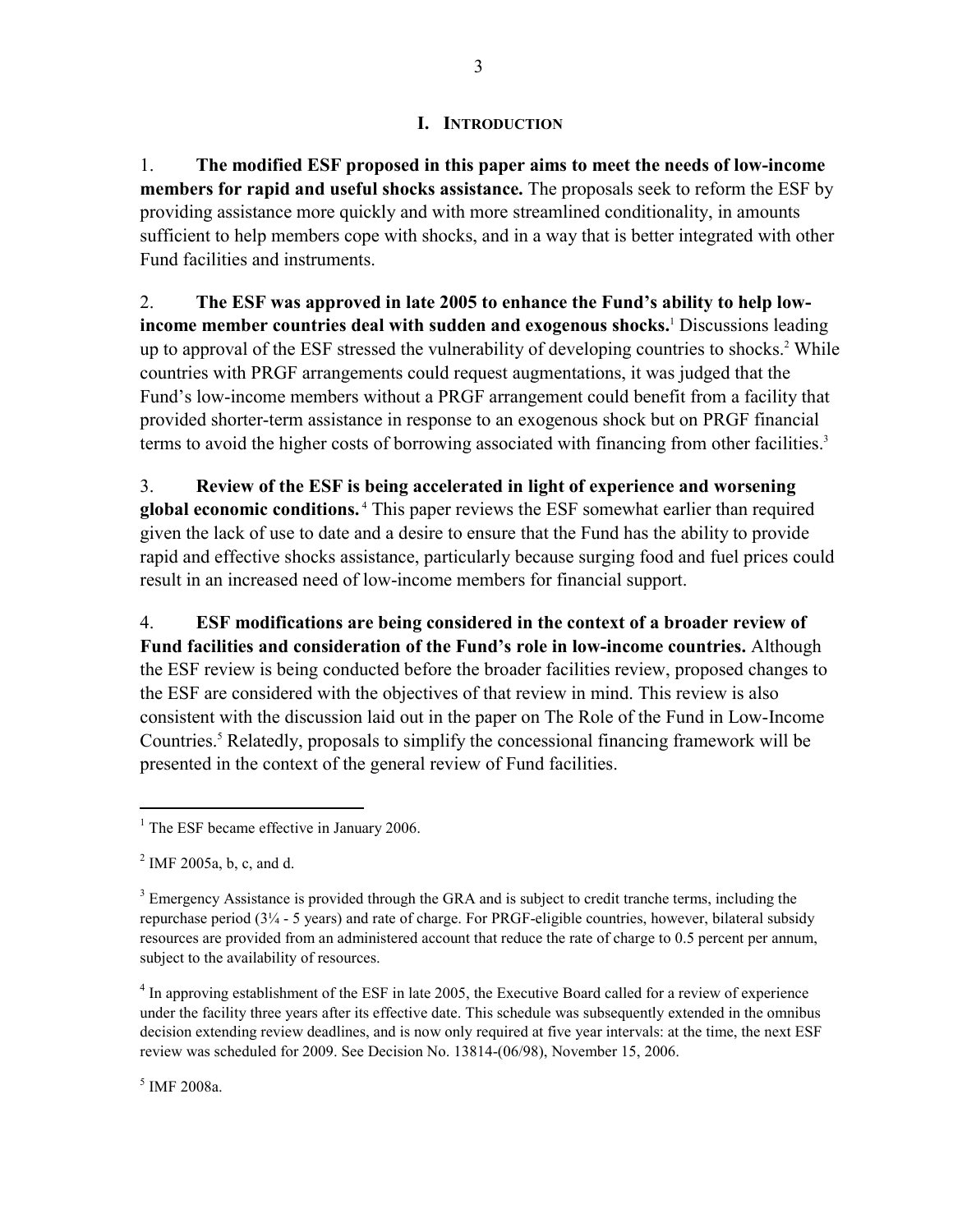5. **The paper is organized as follows.** Section II explores the factors that may have contributed to the lack of use of the ESF to date, Section III outlines a proposal to modify the ESF, including potential demand and resource availability, and Section IV outlines next steps and issues for discussion. The proposed decisions to effect the ESF reforms will be circulated to the Board in a supplement to this paper.

#### **II. REASONS FOR THE LACK OF ESF USE**

6. **The ESF has not been used to date, reflecting three broad factors**. First, the economic environment for many LICs has, until recently, been relatively benign. Second, for many countries affected by shocks other sources of Fund financing were available, for example the PRGF and Emergency Natural Disaster Assistance (ENDA). Third, some elements of the ESF's design made it less attractive to potential users.

7. **While the economic environment has, until recently, been benign, demand for shocks assistance from the Fund is likely to rise in the period ahead.** The recent period of strong economic growth and demand for developing country commodity exports was coupled with stronger capital inflows and, in many cases, debt relief, that helped to offset increased import costs due to higher oil prices. This enabled many countries to maintain or even build foreign exchange reserve holdings.<sup>6</sup> Despite this, the impact of surging prices for oil (which surpassed the previous December 1979 record high in constant dollars in March 2008, and exceeded \$145 per barrel in July), and food (which have risen by 50 percent since end-2006) have begun to take their toll. As a result, external balances in some low-income, commodityimporting economies are likely to worsen in 2008, which could contribute to rising external vulnerabilities and demand for shocks assistance from the Fund.<sup>7</sup>

8. **Needs arising from recent shocks have been met largely through the PRGF and ENDA.** Currently, 24 of 77 eligible members have PRGF arrangements, which provide balance of payments assistance and can be augmented in the event of a shock. Since late 2007, a growing number of low-income members have received augmentations to their PRGF arrangement, and discussions are underway with a number of others.<sup>8</sup> Also, one member eligible for a PRGF or ESF, Honduras, recently entered into a program supported by

<sup>6</sup> Dudine et al, 2006 and Dorsey et al, 2008.

<sup>7</sup> IMF 2008b*.*

<sup>&</sup>lt;sup>8</sup> Since end-2007, PRGF augmentations have been approved for Benin, Burkina Faso, the Central African Republic, Haiti, and Kyrgyz Republic (as of end-June), and requests for augmentations have come from Madagascar and Grenada. In addition, the new PRGF arrangements for Mali and Niger have access levels higher than initially planned. See also Annex for a description of the limited shock impact and how many of the affected countries received support under the PRGF.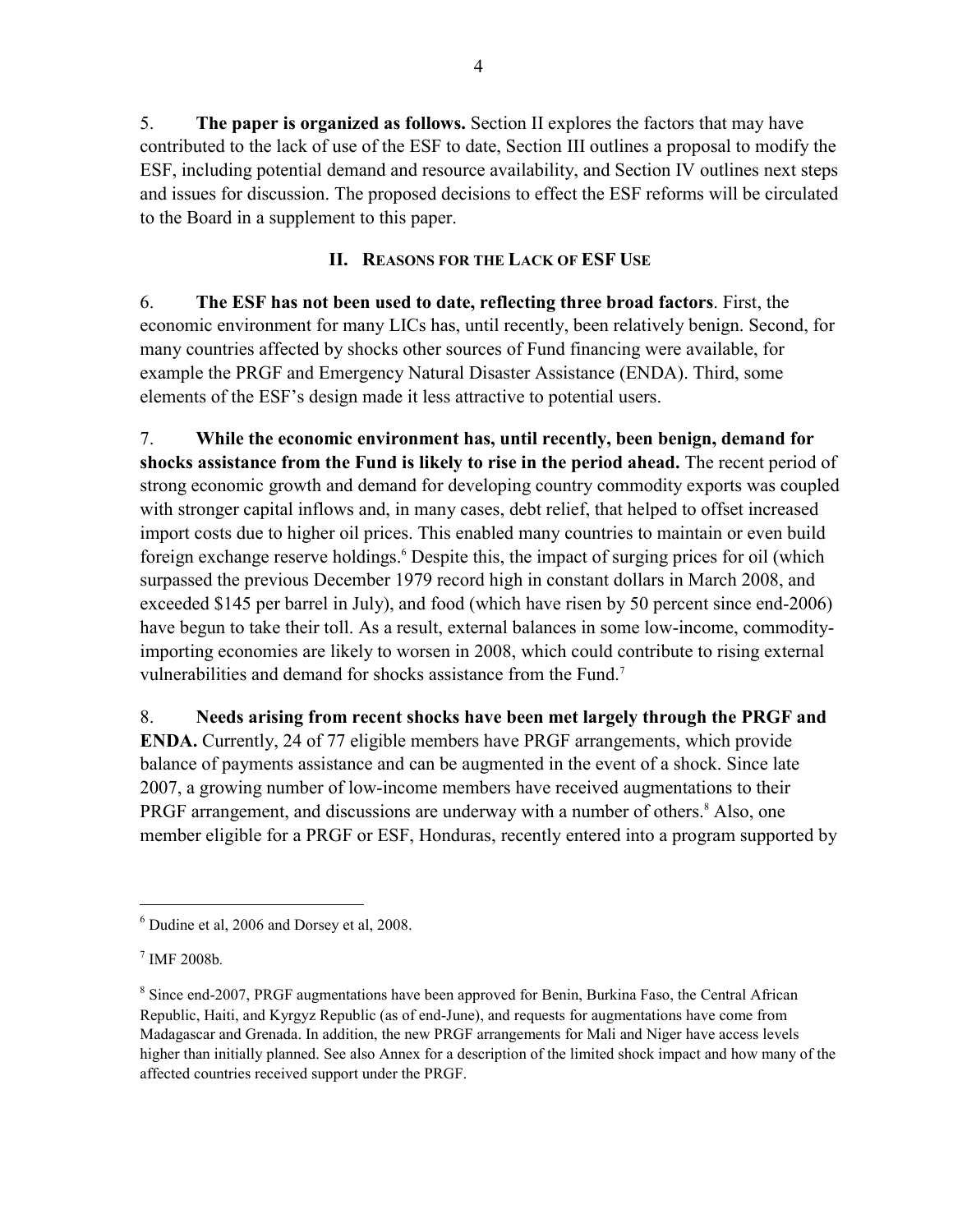an SBA.9 To help cope with the impact of natural disasters, four countries have benefited from ENDA since the policy on subsidization of ENDA to PRGF-eligible countries was established in 2005. PSI users—considered potential ESF candidates when the facility was created—have for the most part enjoyed sufficiently strong external positions such that recent shocks have not led any to request balance of payments support from the Fund.

# 9. **Discussions with PRGF-ESF Trust creditors, donors, potential users, and outside observers have highlighted a number of aspects of the ESF's design that could have discouraged its use:**

- **Speed:** There has been a perception that negotiation of an upper credit tranche-quality program to be supported under the ESF could be too slow given the need for rapid assistance.
- **Conditionality:** The requirements that a country implement a UCT-quality program and have or be in the process of developing a Poverty Reduction Strategy (PRS) may be unnecessary hurdles for a facility intended to help with short-term stabilization in response to a shock.
- **Access:** It was perceived that the amount of resources available under the ESF was small both in terms of shocks needs and in relation to the requirement for a UCTquality program.
- **Relation to other instruments/facilities:** PSI countries were expected to be among the likely users of the ESF, but there were concerns that the policy calling for cancellation of a PSI to access the ESF could undermine the positive signal about a country's policies. Also, the ESF is generally not available to countries receiving Emergency Post Conflict Assistance (EPCA) or with Staff-Monitored Programs (SMPs), as such countries normally lack the capacity to implement a program with UCT conditionality standards.

# **III. PROPOSED ESF MODIFICATIONS**

# **A. Elements of a Modified ESF**

10. **This paper proposes modifying the ESF to help ensure that it meets the needs of the Fund's low-income members for rapid and effective shocks assistance.** In particular, the Fund's shocks financing should: (i) be provided **more rapidly**; (ii) be based on **streamlined conditionality**; (iii) provide **higher access;** and (iv) better **complement other Fund instruments**. Furthermore, financing to LICs in response to shocks should be provided

<sup>&</sup>lt;sup>9</sup> Economic imbalances, particularly related to public finances and rapid credit growth, grew during 2007 and led Honduras to request an SBA to support a shorter-term stabilization program.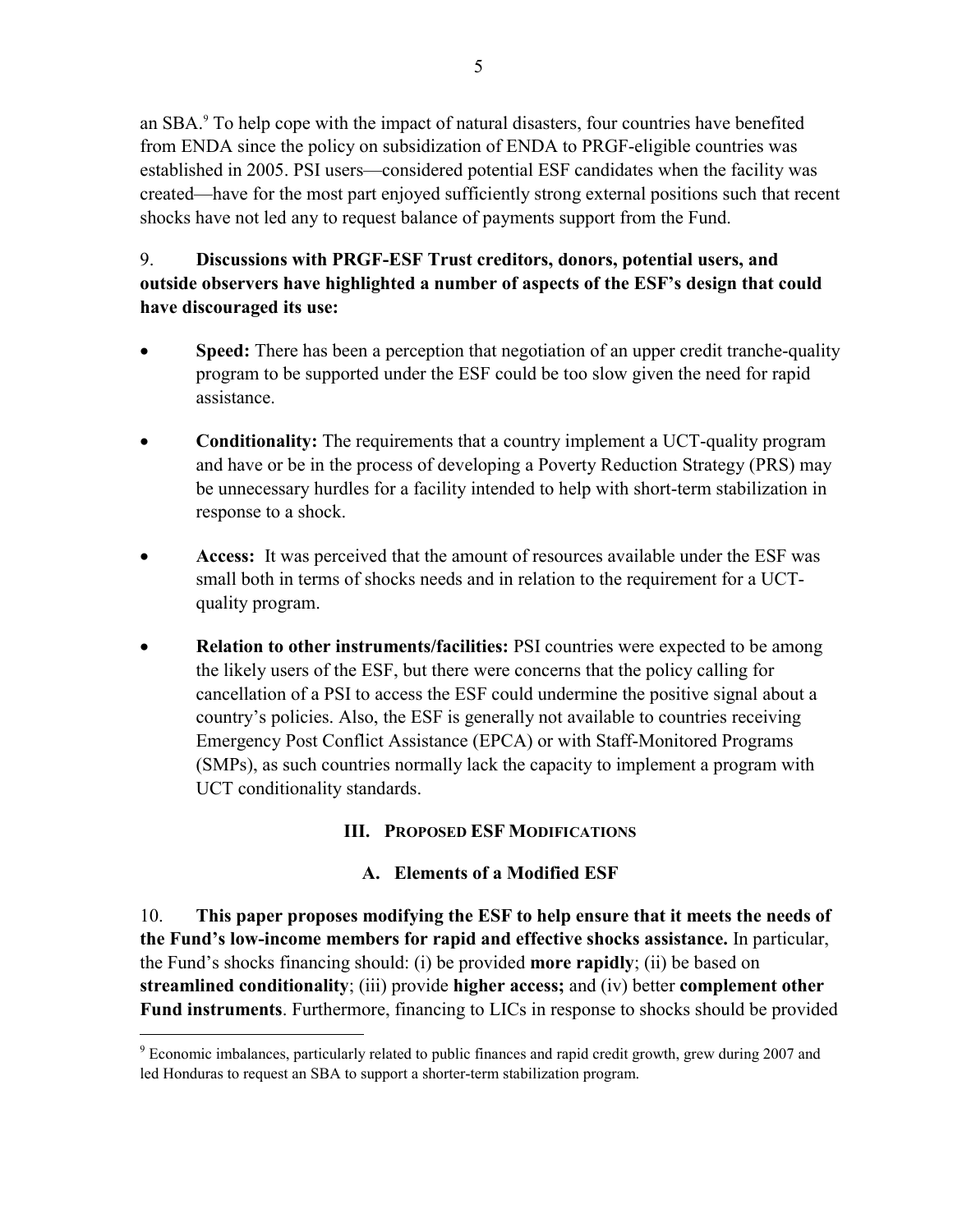on PRGF financial terms to help avoid risks to debt sustainability. In many instances, Fund access may serve a catalytic role for grants and more concessional loan resources. In this context this paper proposes:

- the establishment of a *rapid-access component* that would cover any exogenous shock and would be like the current ENDA in many respects. Access would be limited to 25 percent of quota for each shock, and resources would normally be provided in a single disbursement. This component would not require upper credit tranche quality policies.
- modifications to create a *high-access component* that would also cover any exogenous shock and would be like the current ESF in key respects. It could be used in particular following a rapid-access component in cases where a member requests more resources than are available under the rapid-access component. It could also be used on a stand-alone basis. Access would normally be up to 75 percent of quota for each arrangement, <sup>10</sup> and resources would be provided in multiple disbursements subject to reviews. This component would require a program of UCT quality.<sup>11</sup>

### 11. **The rapid-access component of the modified ESF would have the following key characteristics:**

- **Eligibility and qualification:** To qualify, a PRGF-eligible member must have a balance of payments need whose primary source is an exogenous shock.12 The requirement under the current ESF that a shock be "sudden" would be eliminated. Doing so would clarify that shocks that develop over a longer period and create an actual balance of payments need, such as the current increase in food and fuel prices, could provide a basis for financing. Shortfalls in aid or domestic policy slippages would not be covered.
- **Access:** Up to 25 percent of quota per shock, normally in a single outright disbursement. The level of access in any particular case would take into account a number of factors: the size and likely persistence of the shock; the balance of payments need; the member's economic position and short-term policy commitments;

 $10$  The access limit would be less any outstanding rapid-access disbursements for the same shock.

 $11$  By virtue of the exposure, a UCT-quality program would be required in all cases under the high-access component.

<sup>&</sup>lt;sup>12</sup> The ENDA criterion that the member be unable to meet immediate financing needs without serious depletion of its reserves would not apply. In addition, there would be a presumption against repeated disbursements under the rapid-access component over a short period, and for moving to the high-access component or a PRGF arrangement. However, repeated use of the rapid-access component could be considered in rare cases where separate shocks occur.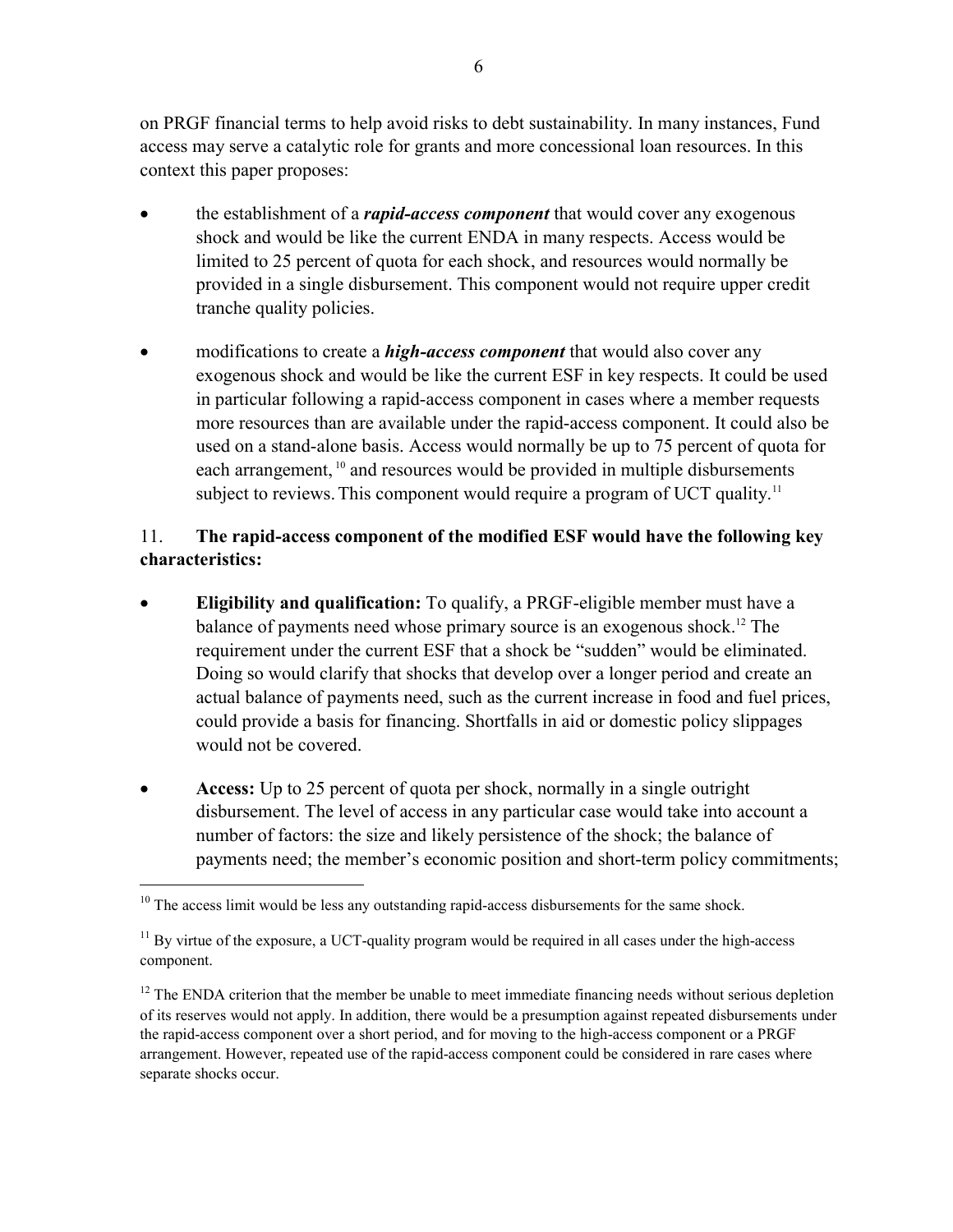the amount of outstanding Fund credit; the record of payments; capacity to repay; and the likelihood of additional donor assistance.

- **Policy commitments and approval standards:** As under ENDA, understandings will be needed to ensure that inappropriate policies will not compound the problems caused by the shock, and the member will be required to outline the policies it plans to pursue, including its intention to avoid introducing or intensifying exchange and trade restrictions. The request will be granted when the Fund is satisfied that the member will cooperate with the Fund in an effort to find, where appropriate, solutions for its BOP difficulties. The member might be requested to implement up-front measures as a condition for use of the financing, including in cases where this is needed to confirm that the approval criteria are in place.
- **Speed of access:** Approval of assistance under the rapid-access component could be based on a letter outlining a member's policy commitments and/or actions already taken rather than a negotiated program. As such, it is likely that a request could be issued to the Executive Board soon after the member's indication of the need for support, as in many cases no mission would be needed.
- **PRS requirements and other policies:** A country would not need to have a PRS in place or to develop one. A request for assistance under the rapid-access component will not require a safeguards assessment, consistent with the current policy for ENDA disbursements. The use of ESF resources would count towards the thresholds for post-program monitoring. Other relevant Fund policies would generally apply to the rapid-access component in the same manner as applicable to ENDA.
- **Relationship with other facilities and instruments:** The rapid-access component could be used concurrently with most other Fund facilities or instruments (see Section B for details).

12. **Support will also be available to PRGF-eligible members under a high-access component, which could be used in particular following a rapid-access component in cases where a member requests more resources than are available under the rapidaccess component. It could also be used on a stand-alone basis.** This component would involve financing under an arrangement and would be similar in key respects to the current ESF, but it would allow for higher access, could cover a wider range of shocks, and would not require a PRS. This component also shares certain characteristics of the rapid-access component outlined above, including the BOP need and coverage of all exogenous shocks, but has the following additional features**:**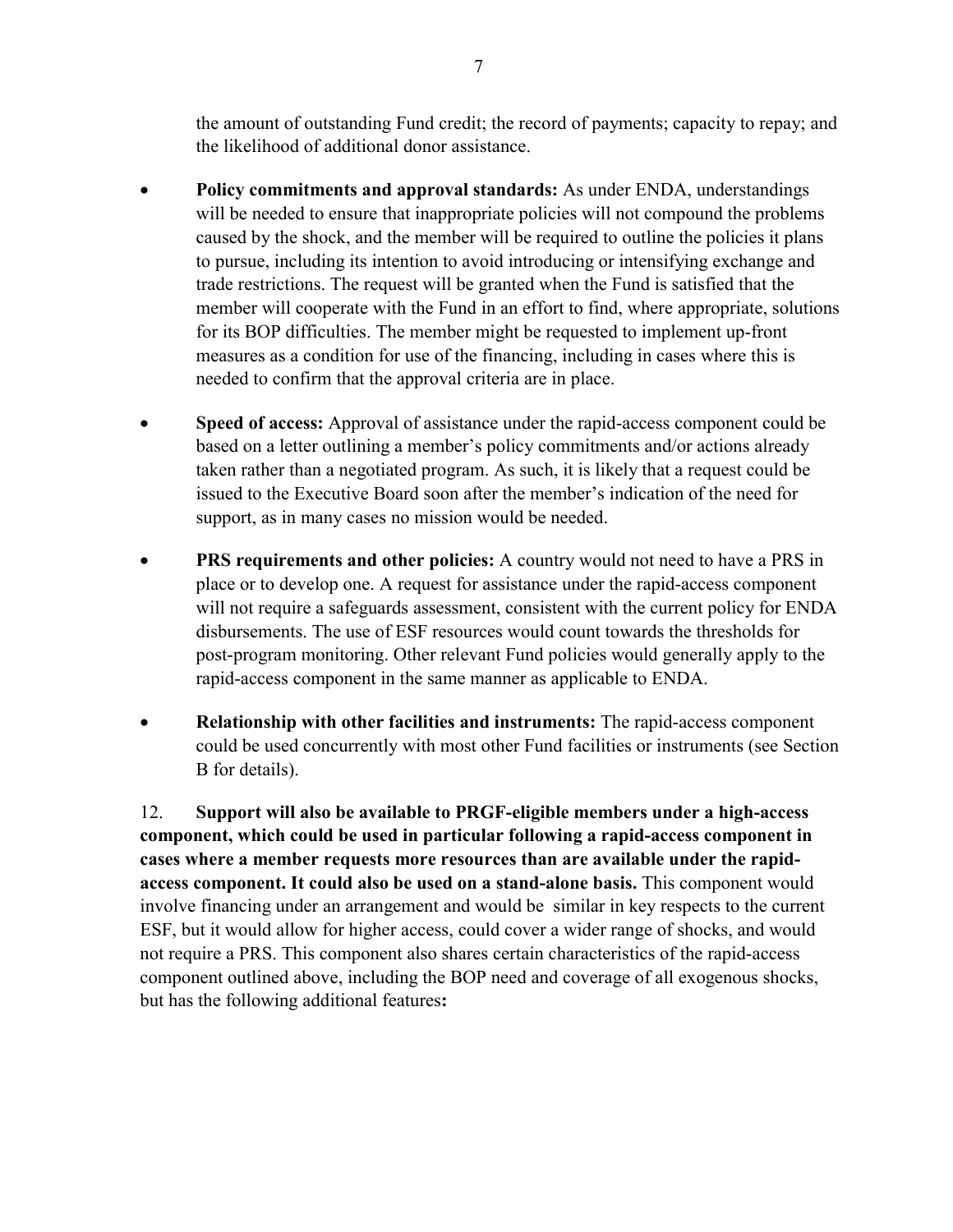- **Access:** Normally up to 75 percent of quota per arrangement, less outstanding amounts disbursed under the rapid-access component for the same shock, to be disbursed normally subject to reviews.13 The level of access in any particular case would take into account the same factors outlined above. Augmentation would be possible at the time of reviews under the arrangement if the impact of the shock proves to be larger than expected. A member may not have more than one highaccess ESF arrangement for the same shock.
- **Policy commitments and approval standards:** The member will have to commit to a one-to-two year upper credit tranche-quality economic program with conditionality limited to macroeconomic and structural measures considered important for adjustment to the shock.<sup>14</sup>
- **Speed of access:** The time necessary to provide high-access resources will likely be greater than under the rapid-access component, in light of the time necessary to reach understandings on an appropriate program.
- **Other policies:** The high-access component will have the same basic modalities and other policy requirements as arrangements under the current ESF. In particular: (i) the high-access component will be governed by the current ESF provisions on performance criteria, reviews and other modalities, (ii) a member would need to have a safeguards assessment completed at least by the time of the first program review, (iii) the high-access component would count towards the policy on longer-term program engagement, (iv) a high-access component would provide Fund support for a program of upper credit tranche-quality and thus, could count toward a track record of performance for HIPC Initiative purposes. 15

### **B. Relationship with Other Facilities and Instruments**

13. **The modified ESF could be used more flexibly in conjunction with other Fund facilities and instruments.** A more flexible ESF would strengthen the Fund's ability to provide financing for members with a temporary BOP need arising from a shock. Nevertheless, members facing protracted balance of payments problems (also potentially

<u>.</u>

<sup>&</sup>lt;sup>13</sup> The ESF currently has a normal limit of 50 percent of quota for all access, not only per arrangement.

 $14$  As under the current ESF, an arrangement under the high-access component will normally be approved only if the Fund determines that, in order to adjust to the shock, the member does not need to implement structural reforms of the type that would normally be supported by a PRGF arrangement.

<sup>&</sup>lt;sup>15</sup> The supplement with the draft decisions will address in greater detail the application of current ESF provisions and UFR policies to the rapid- and high-access components.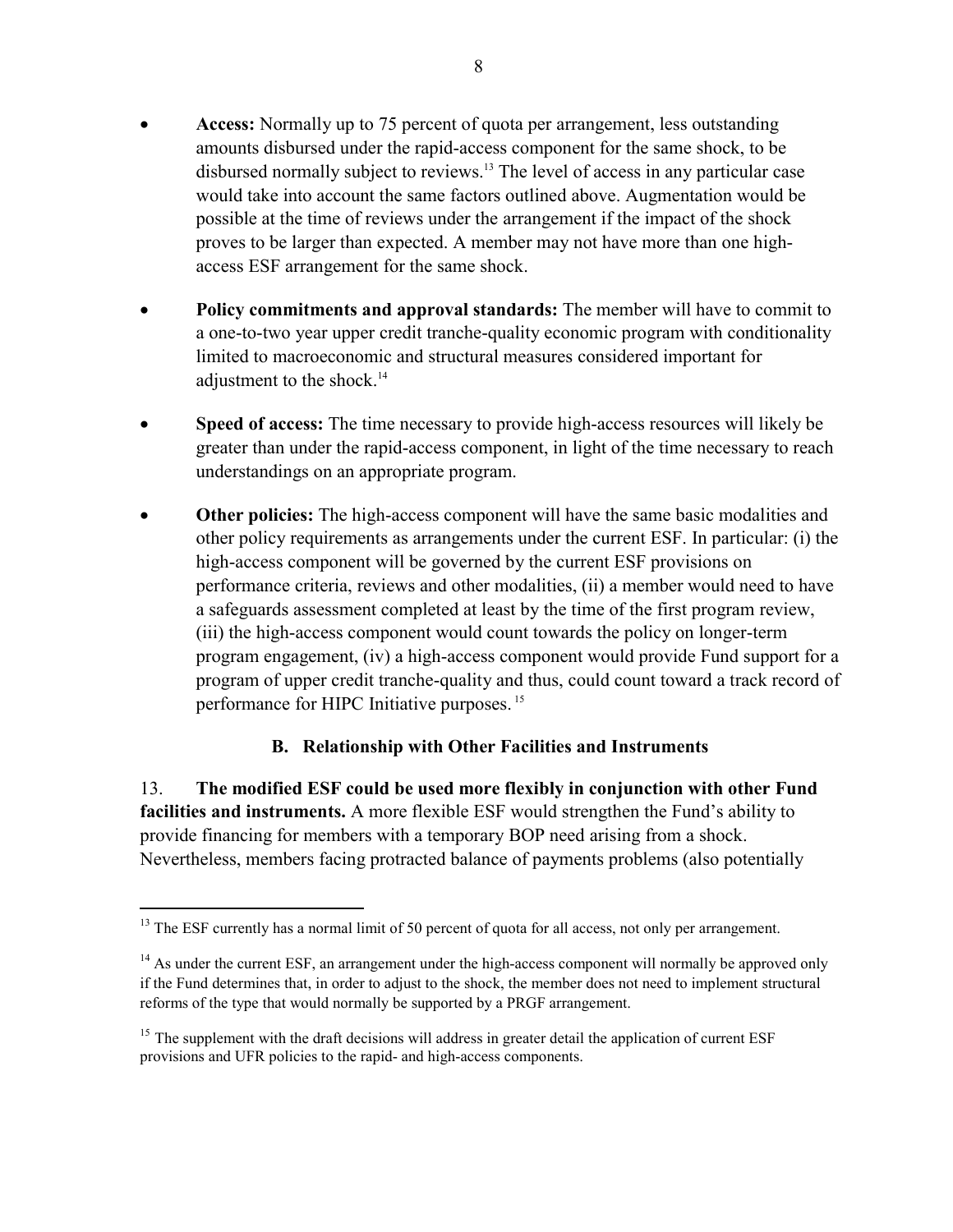arising from a shock), and that require longer-term reforms, would continue to be supported under the PRGF.

# 14. **The rapid-access component can be used concurrently with other Fund facilities or instruments, such as the PSI, EPCA, SMPs, or an off-track PRGF:**

- A member would be able to maintain its PSI while receiving support under the rapidaccess component. 16
- The lack of a UCT conditionality requirement means that members lacking capacity to implement a UCT-quality program (e.g., those with SMPs or receiving EPCA) could nevertheless qualify for support under the rapid-access component.
- A member with an off-track PRGF arrangement that required financing to address an exogenous shock could request rapid-access support if the approval criteria were met. The PRGF arrangement would not need to be cancelled.<sup>17</sup>

# 15. **The high-access component could be used concurrently with a PSI:**

- The current policy would be modified so as to allow a member to maintain its PSI while receiving support under the high-access component.<sup>18</sup> This would provide members that value the positive signal of a PSI the opportunity to retain that form of engagement despite a temporary shock that creates a short-term financing need i.e., to avoid sending a negative signal as a result of the PSI lapsing. In such circumstances, an existing PSI-supported program would provide a basis for ESF discussions, and a high-access ESF arrangement could run concurrently with a PSI, although the PSIsupported program would be adjusted in light of the shock.
- Additional financing needs of a member with a PRGF arrangement would be met through a PRGF augmentation, but not through high-access ESF support. A member

<sup>&</sup>lt;sup>16</sup> For a member that has successfully completed its most recent PSI review, the request for a rapid-access drawing could simply reaffirm the member's policy commitments by reference to the PSI, hence resources could be provided very quickly. Modification of a PSI-supported program would not be necessary in all cases, but would be appropriate if the shock is likely to affect a country's ability to meet PSI program targets.

 $17$  The PRGF-ESF Trust Instrument currently provides that members may not obtain assistance under the PRGF and ESF at the same time.

<sup>&</sup>lt;sup>18</sup> Concurrent PSI/high-access ESF arrangements would have modalities akin to those under blends–with one set of program documentation, one set of program targets, one review schedule etc. Regarding the review schedule, it is proposed that approval of a high-access ESF arrangement would shift PSI reviews from the "regular review cycle" of a stand-alone PSI to the more flexible review cycle applicable to PRGF/ESF arrangements. Other requirements under the PSI would generally continue to apply, however, including the requirement that the member have a PRS.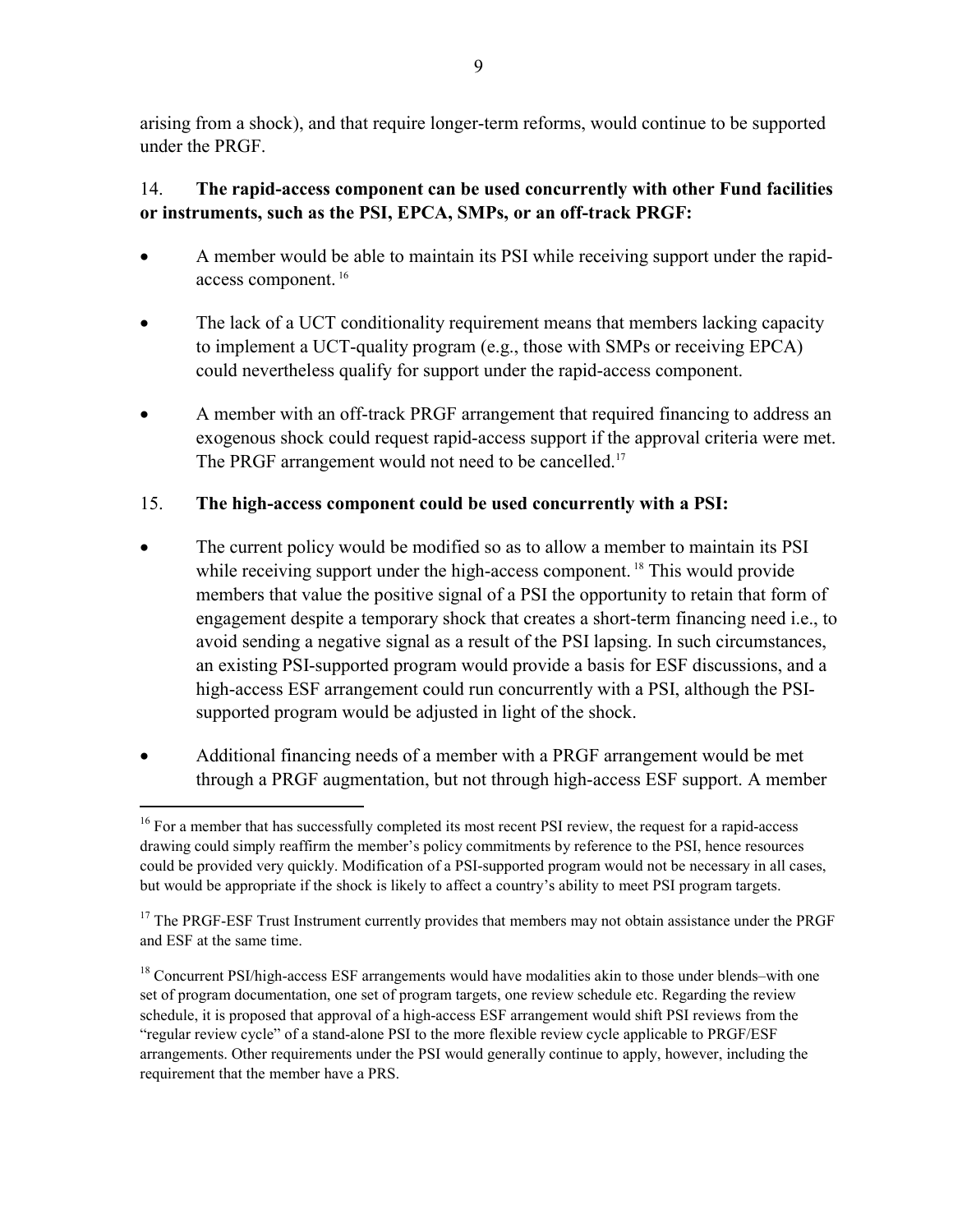with an off-track PRGF arrangement that wished to obtain support under the highaccess component would need to cancel its PRGF arrangement

• Support under the high-access component would not normally be available to countries receiving EPCA or with SMPs in light of the requirement of UCT conditionality standards.

#### **C. Resource Availability for the Modified ESF**

16. **The adequacy of the Fund's concessional resources was last discussed in the regular update paper issued in April**. 19 Available loan and subsidy resources are currently estimated at SDR 2.7 billion and SDR 1.4 billion, respectively.<sup>20</sup> Of the available subsidy resources, it is estimated that SDR 0.6 billion would be needed to cover existing PRGF arrangements, and the remaining subsidy resources of SDR 0.8 billion could support new lending of about SDR 3.2 billion.

17. **It is difficult to project the demand for the modified ESF, which would depend on the number of countries, size of their respective quotas, and the level of access requested.** If all PRGF-eligible countries requested 25 percent of quota under the modified ESF or augmentation of existing PRGF arrangements, $^{21}$  this would entail new lending of SDR 2.9 billion. Under a different scenario, assuming all countries with existing PRGF arrangements sought augmentations of 15 percent of quota (the average of recent cases) and only a quarter of the remaining countries sought access of 75 percent of quota under the modified ESF, demand for new lending would be about SDR 2 billion.

18. **The expectation is that there would be little need for use of ENDA (and its less concessional financing terms) by low-income members.** With largely similar policy requirements to ENDA and greater concessionality under the PRGF-ESF Trust,<sup>22</sup> the rapidaccess ESF would effectively replace ENDA drawings from the GRA for PRGF-eligible

<sup>19</sup> International Monetary Fund, 2008, *Update on the Financing of the Fund's Concessional Assistance and Debt Relief to Low-Income Member Countries*.

<sup>&</sup>lt;sup>20</sup> Includes those committed but not yet received.

 $21$  India and the three arrears cases (Somalia, Sudan, and Zimbabwe) are excluded from all projections of potential demand.

 $^{22}$  As noted earlier, the rate of charge on ENDA financing to PRGF-eligible countries is subsidized with bilateral resources to a rate of 0.5 percent per annum, subject to the availability of subsidy resources. Despite this interest rate subsidy, however, the shorter repurchase period applicable to ENDA renders it less concessional than assistance provided through the PRGF-ESF Trust.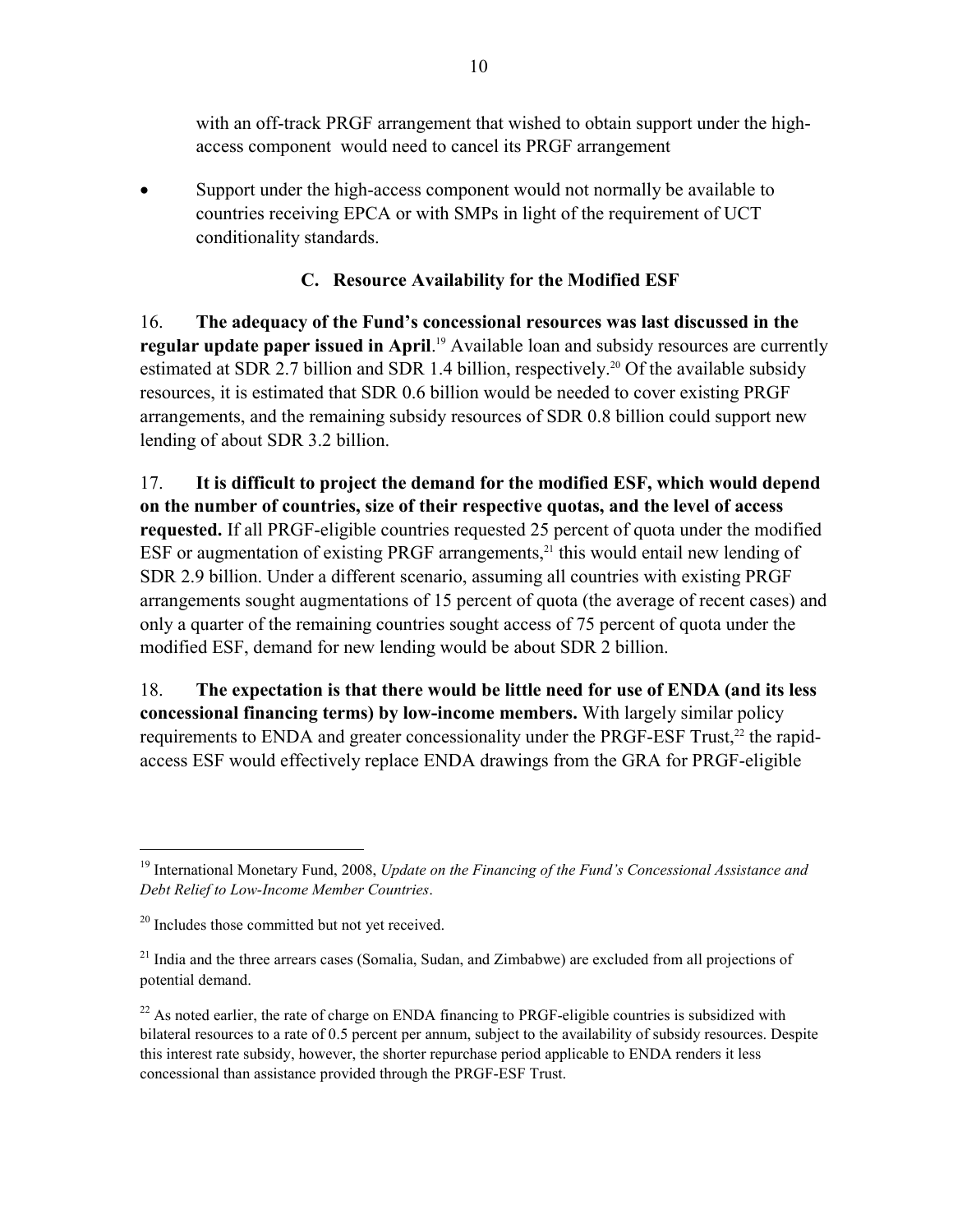members hit by natural disasters.<sup>23</sup> With the rapid- and high-access ESF components in place, there would also be little reason why a PRGF-eligible member would need to consider nonconcessional drawings under an SBA or the CFF in response to exogenous shocks.<sup>24</sup>

19. **Once the existing subsidy resources are exhausted, the Board could approve the use of resources in the Reserve Account of the PRGF-ESF Trust for subsidizing concessional lending.** This "self-sustained" operation could be initiated earlier than discussed in the previous update paper. Additional loan resources would need to be mobilized should demand for concessional assistance remain high.

#### **IV. APPROVAL REQUIREMENTS, NEXT STEPS, AND ISSUES FOR DISCUSSION**

20. **The draft decisions to effect the above proposals will be circulated in a supplement to the current paper.** These decisions will include, among others, amendments of both the PRGF-ESF Trust Instrument and the PSI decision (the latter to reflect the revised modalities being proposed for cases where a PSI runs in parallel with a high-access ESF arrangement). The decision amending the PRGF-ESF Trust Instrument will require adoption by an 85 percent majority of the total voting power, as certain aspects of the amendment would require a change in the "purposes" clause of the ESF, and thus a change in the purposes for which Special Disbursement Account (SDA) resources in the PRGF-ESF Trust may be used. Specifically, the ESF purposes clause would need to be amended (i) to delete the requirement that support be provided only for programs to facilitate adjustment to a shock (as discussed above, rapid-access support does not necessarily require an adjustment program), and (ii) to delete the requirement that covered shocks be "sudden". 25 Moreover, as the purposes clause is a "protected" provision in the PRGF-ESF Trust, the consent of all

 $^{23}$  ENDA would remain a special GRA policy and thus would be available to PRGF-eligible members—all Fund members can request assistance through the GRA. Given the concessionality differential between ENDA and the ESF, however, there would be little reason for a PRGF-eligible member to consider ENDA.

<sup>&</sup>lt;sup>24</sup> With requirements that have contributed to infrequent use of the CFF, the facility might be considered for elimination in the broader facilities review. CFF-type shocks affecting middle-income countries could thereafter be addressed exclusively under SBAs.

<sup>&</sup>lt;sup>25</sup> The ESF "purposes" clause is Section I, paragraph 1(b) of the PRGF-ESF Trust Instrument. Regarding SDA resources, the PRGF-ESF Subsidy Account is funded in part with SDR 400 million transferred from the SDA in 1994, and SDR 470 million transferred from the SDA in early 2006 in the context of the MDRI; while the Reserve Account is funded exclusively with SDA-related resources. The use of SDA resources in the PRGF-ESF Trust is pursuant to Article V, Section  $12(f)(ii)$ , which authorizes the Fund to provide balance of payments assistance on special terms to developing members, but requires an 85 percent majority of the total voting power for decisions authorizing such use.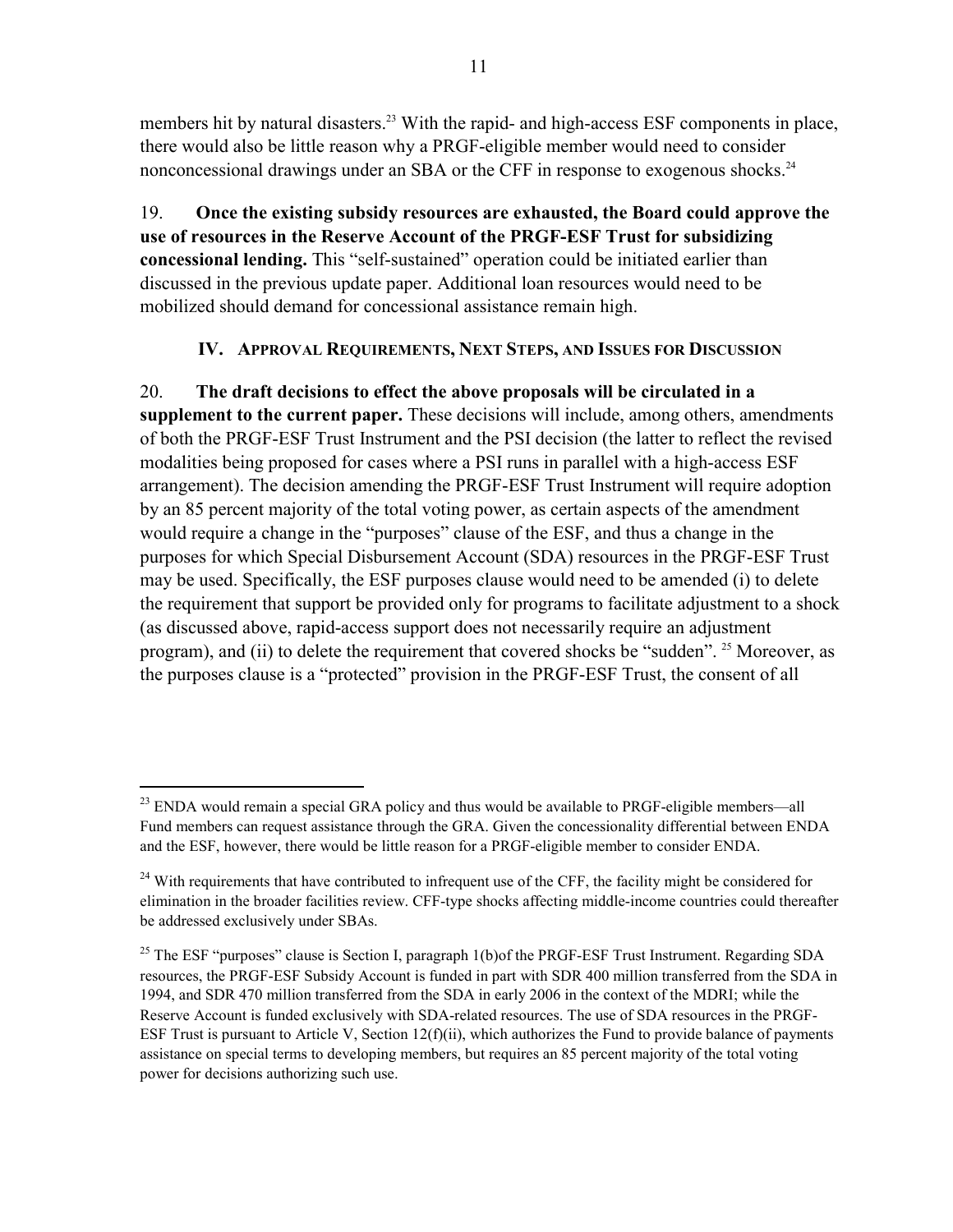contributors to the Loan and Subsidy Accounts of the PRGF-ESF Trust will also be needed before the Board decision could become effective.<sup>26</sup>

# 21. **Following Board approval of the proposed decisions, staff will undertake an**

**outreach effort with low-income members who could be interested in such support.**  Staff will also update the relevant staff guidance notes (including those on the ESF and PSI) to bring them in line with the new decisions. As noted above, the decision amending the ESF would only become effective upon receipt of contributors' consents.

### 22. **Directors may want to indicate their views on the following issues:**

- 1) Do Directors agree that the ESF should be modified to meet the needs of low-income members better, by providing more, and more rapid, financing, and by making it easier to use?
- 2) Do Directors agree that the ESF should be modified by creating rapid and high-access components with the modalities outlined?

 $^{26}$  The ESF purposes clause is among the protected provisions listed in Section IX of the PRGF-ESF Trust Instrument. For a detailed discussion of protected provisions and contributor consent requirements, see, IMF 2005e and f.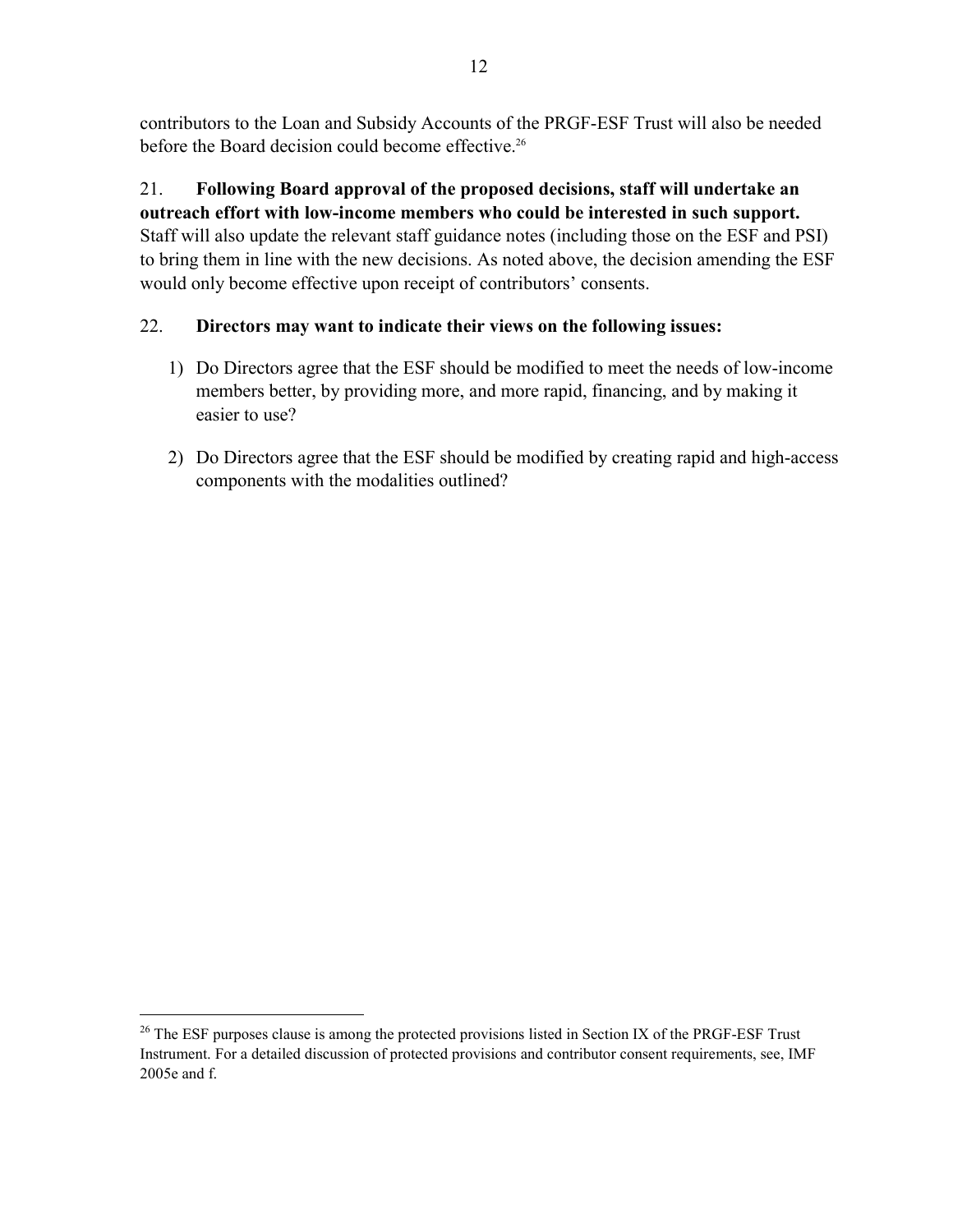#### **ANNEX**

#### **Shocks to PRGF-Eligible Countries in 2006-2008**

**In 2006–2007, only a few PRGF-eligible countries were exposed to severe terms of trade and/or large demand shocks, but it is likely that many will be in 2008.** As shown in Table 1, in 2006, the terms of trade deteriorated in 38 out of 77 PRGF-eligible countries, in 2007 they deteriorated in 49 countries, and in 2008 they are expected to deteriorate in 46 countries. Moreover, with the increases in food and fuel prices 2007 and 2008, many low-income countries are facing a very large cumulative shock over these years (not shown in the Table). Furthermore, over the period, the number of countries experiencing a large or severe terms of trade shock increases from 15 in 2006 to 18 in 2008. Similarly, the number of countries experiencing a large or severe drop in the real GDP growth of trading partners increases from 0 in 2006 to 18 in 2008. Finally, in 2008 six countries are expected to experience large or severe terms of trade and demand shocks at the same time, compared to no such cases in 2006.

#### **Table 1: Number of PRGF-eligible countries affected by adverse terms of trade and demand shocks, 2006–2008 1/**

|                  |            |                              | Adverse demand Shock (real growth in trading partners) 2/ 3/ |                |                |                                                              |          |                 |  |  |  |  |  |  |
|------------------|------------|------------------------------|--------------------------------------------------------------|----------------|----------------|--------------------------------------------------------------|----------|-----------------|--|--|--|--|--|--|
|                  | 2006       |                              | No shock                                                     | Slight         | Mild           | Large                                                        | Severe   | Total           |  |  |  |  |  |  |
|                  |            |                              | q > 3.8                                                      | 3.2 < q < 3.8  | 2.5 < q < 3.2  | 1.6 < q < 2.5                                                | q < 1.6  |                 |  |  |  |  |  |  |
|                  | No Shock   | $\Lambda$ tt > 0             | 29                                                           | 3              | 4              | $\Omega$                                                     | 0        | 36              |  |  |  |  |  |  |
|                  | Slight     | $-3.2 < \Delta tt < 0$       | 11                                                           | 1              | $\overline{2}$ | $\Omega$                                                     | 0        | 14              |  |  |  |  |  |  |
| Adverse terms of | Mild       | $-7.1 < \Delta$ tt < $-3.2$  | 4                                                            | 3              | $\overline{2}$ | $\Omega$                                                     | 0        | 9               |  |  |  |  |  |  |
| trade shock 4/5/ | Large      | $-12.9 < \Delta$ tt < $-7.1$ | 6                                                            | $\overline{2}$ | $\Omega$       | $\Omega$                                                     | 0        | 8               |  |  |  |  |  |  |
|                  | Severe     | $\Delta$ tt < -12.9          | 7                                                            | 0              | 0              | <sup>0</sup>                                                 | 0        | $\overline{7}$  |  |  |  |  |  |  |
|                  | Total      |                              | 57                                                           | 9              | 8              | 0                                                            | 0        | $\overline{74}$ |  |  |  |  |  |  |
|                  |            |                              | Adverse demand Shock (real growth in trading partners) 2/ 3/ |                |                |                                                              |          |                 |  |  |  |  |  |  |
|                  | 2007       |                              | No shock                                                     | Slight         | Mild           | Large                                                        | Severe   |                 |  |  |  |  |  |  |
|                  |            |                              | q > 3.8                                                      | 3.2 < q < 3.8  | 2.5 < g < 3.2  | 1.6 < g < 2.5                                                | q < 1.6  | Total           |  |  |  |  |  |  |
|                  |            |                              |                                                              |                |                |                                                              |          |                 |  |  |  |  |  |  |
|                  | No Shock   | $\Delta$ tt > 0              | 19                                                           | 2              | 4              | <sup>0</sup>                                                 | 0        | 25              |  |  |  |  |  |  |
|                  | Slight     | $-3.2 < \Delta tt < 0$       | 17                                                           | 4              | 6              | 0                                                            | 0        | 27              |  |  |  |  |  |  |
| Adverse terms of | Mild       | $-7.1 < \Delta$ tt < $-3.2$  | 6                                                            | 0              | 0              | $\Omega$                                                     | 0        | 6               |  |  |  |  |  |  |
| trade shock 4/5/ | Large      | $-12.9 < \Delta tt < -7.1$   | $\overline{7}$                                               | 3              | 1              |                                                              | 0        | 12              |  |  |  |  |  |  |
|                  | Severe     | $\Delta$ tt < -12.9          | 4                                                            | 0              | 0              | $\Omega$                                                     | 0        | 4               |  |  |  |  |  |  |
|                  | Total      |                              | 53                                                           | 9              | 11             | 1                                                            | $\Omega$ | 74              |  |  |  |  |  |  |
|                  |            |                              |                                                              |                |                | Adverse demand Shock (real growth in trading partners) 2/ 3/ |          |                 |  |  |  |  |  |  |
|                  | 2008 Proj. |                              | No shock                                                     | Slight         | Mild           | Large                                                        | Severe   |                 |  |  |  |  |  |  |
|                  |            |                              | q > 3.8                                                      | 3.2 < q < 3.8  | 2.5 < g < 3.2  | 1.6 < g < 2.5                                                | g < 1.6  | Total           |  |  |  |  |  |  |
|                  | No Shock   | $\Lambda$ tt > 0             | 16                                                           | 4              | 4              | 4                                                            | 0        | 28              |  |  |  |  |  |  |
|                  | Slight     | $-3.2 < \Delta$ tt < 0       | 5                                                            | 0              | 6              | 2                                                            | 2        | 15              |  |  |  |  |  |  |
| Adverse terms of | Mild       | $-7.1 < \Delta$ tt < $-3.2$  | $\overline{2}$                                               | 5              | $\overline{2}$ | $\Omega$                                                     | 4        | 13              |  |  |  |  |  |  |
| trade shock 4/5/ | Large      | $-12.9 < \Delta tt < -7.1$   | 5                                                            | $\overline{2}$ | $\overline{2}$ | 4                                                            | 1        | 14              |  |  |  |  |  |  |
|                  | Severe     | $\Delta$ tt < -12.9          | $\overline{2}$                                               | 1              | $\mathbf 0$    | 1                                                            | 0        | 4               |  |  |  |  |  |  |
|                  |            |                              |                                                              |                |                |                                                              |          |                 |  |  |  |  |  |  |

Source: WEO data and projections

1/ Excludes Liberia, Somalia, and Tonga for lack of data on terms of trade on goods and services, and Timor-Leste for lack of data on

demand from trading partners. For the Democratic Republic of Congo and Nepal, the terms of trade on goods is used.

2/ The thresholds correspond to the quartiles of the distribution of real growth of PRGF-eligible countries' trading partners,

conditional on this growth being below the historical median over 1995-2005.

3/ g indicates the rate of growth of trading partners, in percent.

4/ The thresholds correspond to the quartiles of the distributions of adverse terms of trade shocks for all PRGF-eligible countries, over 1995-2005. 5/ Δtt indicates the change in the terms of trade, in percent.

Total 30 12 14 11 7 74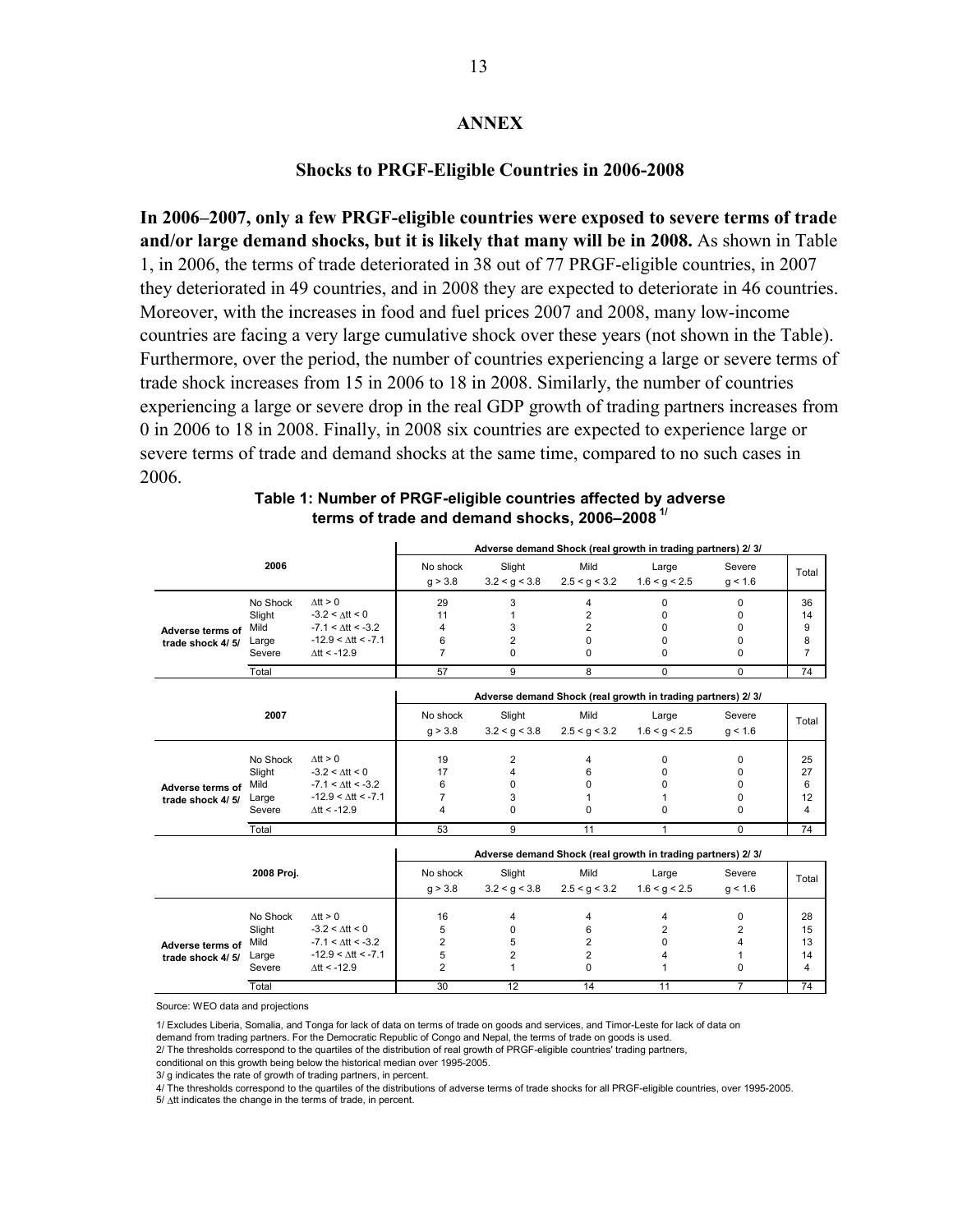**Many countries that experienced a severe terms of trade shock or a large demand shock in 2006 or 2007 had a PRGF-supported program; but this share is expected to decline in 2008.** As shown in Table 2, in 2006 and 2007, just under half of the countries that experienced a large or severe terms of trade or demand shock had a PRGF in place. However, in 2008 the number of such countries dropped to about a third. No countries with PSIs were hit by large or severe terms of trade or demand shocks in 2006 and 2007, but half of them are expected to be hit by such shocks in 2008. Finally, in 2006, 2007, and 2008, two, seven, and three countries, respectively, did not have a PRGF and were affected by a natural disaster which caused estimated damages over 0.5 percent of GDP.

|                    |                            |                                       |                                | Adverse terms of trade shock 2/3/ |                           |                            | Adverse demand Shock (real growth in trading | partners) 4/ 5/                  |                                  |                            | Damage caused by natural disaster, in percent<br>of GDP 6/ |                             |                         |                                               |                            |                |
|--------------------|----------------------------|---------------------------------------|--------------------------------|-----------------------------------|---------------------------|----------------------------|----------------------------------------------|----------------------------------|----------------------------------|----------------------------|------------------------------------------------------------|-----------------------------|-------------------------|-----------------------------------------------|----------------------------|----------------|
| 2006               | <b>No</b><br>shock         | Slight                                | Mild                           | Large                             | Severe                    | No shock                   | Slight                                       | Mild                             | Large                            | Severe                     | No<br>shock                                                | Slight                      | Mild                    | Large                                         | Severe                     | Total          |
|                    | $\Delta tt > 0$            | $-3.2 < \Delta$ tt<br>$\leq 0$        | $-7.1 < \Delta$ tt<br>$< -3.2$ | $-12.9 < \Delta$ tt<br>$< -7.1$   | $\Delta t$ t < -<br>12.9  | g > 3.8                    | 3.2 < g<br>< 3.8                             | 2.5 < g<br>< 3.2                 | 1.6 < g<br>< 2.5                 | g < 1.6                    | $Dam = 0$                                                  | $0 <$ Dam<br>${}_{0.1}$     | 0.1 <<br>Dam <<br>0.5   | $0.5 <$ Dam<br>< 1                            | Dam > 1                    |                |
| No program         | 20                         | $\overline{7}$                        | $\mathbf{1}$                   | 5                                 | 4                         | 33                         | $\overline{2}$                               | $\overline{2}$                   | 0                                | 0                          | 31                                                         | $\overline{2}$              | $\overline{2}$          | $\mathbf{1}$                                  | 1                          | 37             |
| EPCA/ENDA 7/       | $\Omega$                   | 1                                     | $\Omega$                       | 1                                 | $\Omega$                  | 1                          | 1                                            | $\Omega$<br>4                    | 0                                | $\Omega$                   | $\overline{2}$                                             | $\Omega$                    | $\Omega$                | $\Omega$                                      | $\Omega$                   | $\overline{2}$ |
| PRGF<br>PSI        | 14<br>$\overline{2}$       | 5<br>1                                | 8<br>$\Omega$                  | $\overline{2}$<br>$\Omega$        | 3<br>$\Omega$             | 22<br>$\mathbf{1}$         | 6<br>$\Omega$                                | $\overline{2}$                   | 0<br>0                           | 0<br>0                     | 30<br>3                                                    | $\mathbf{1}$<br>$\mathbf 0$ | 0<br>$\Omega$           | 0<br>$\Omega$                                 | 1<br>$\mathbf 0$           | 32<br>3        |
| Total              | 36                         | 14                                    | 9                              | 8                                 | $\overline{7}$            | 57                         | 9                                            | 8                                | 0                                | $\Omega$                   | 66                                                         | 3                           | $\overline{2}$          | 1                                             | $\overline{2}$             | 74             |
|                    |                            |                                       |                                |                                   |                           |                            |                                              |                                  |                                  |                            |                                                            |                             |                         |                                               |                            |                |
|                    |                            |                                       |                                | Adverse terms of trade shock 2/3/ |                           |                            | Adverse demand Shock (real growth in trading | partners) 4/ 5/                  |                                  |                            |                                                            |                             | of GDP 6/               | Damage caused by natural disaster, in percent |                            |                |
| 2007               | No<br>shock                | Slight                                | Mild                           | Large                             | Severe                    | No shock                   | Slight                                       | Mild                             | Large                            | Severe                     | No<br>shock                                                | Slight                      | Mild                    | Large                                         | Severe                     |                |
|                    | $\Delta tt > 0$            | $-3.2 < \Delta \text{tt}$<br>$\leq 0$ | $-7.1 < \Delta$ tt<br>$< -3.2$ | $-12.9 < \Delta$ tt<br>$< -7.1$   | $\Delta t$ tt < -<br>12.9 | g > 3.8                    | 3.2 < g<br>< 3.8                             | 2.5 < g<br>< 3.2                 | 1.6 < g<br>< 2.5                 | g < 1.6                    | $Dam = 0$                                                  | $0 <$ Dam<br>< 0.1          | 0.1 <<br>Dam <<br>0.5   | $0.5 <$ Dam<br>< 1                            | Dam > 1                    | Total 5/       |
| No program         | 13                         | 16                                    | 3                              | 6                                 | 2                         | 32                         | 3                                            | 5                                | 0                                | $\Omega$                   | 29                                                         | 5                           | $\Omega$                | $\overline{2}$                                | 4                          | 40             |
| EPCA/ENDA 7/       | $\mathbf{1}$               | $\Omega$                              | 0                              | $\Omega$                          | $\Omega$                  | 1                          | $\Omega$                                     | $\Omega$                         | $\Omega$                         | $\Omega$                   | $\mathbf{1}$                                               | 0                           | $\Omega$                | $\Omega$                                      | 0                          | $\mathbf{1}$   |
| <b>PRGF</b><br>PSI | $\overline{7}$<br>4        | 10<br>1                               | 3<br>$\Omega$                  | 6<br>$\Omega$                     | 2<br>$\Omega$             | 18<br>$\overline{2}$       | 5<br>$\overline{1}$                          | $\overline{4}$<br>$\overline{2}$ | 1<br>0                           | 0<br>$\Omega$              | 23<br>3                                                    | 3<br>1                      | 0<br>$\Omega$           | 0<br>$\mathbf{1}$                             | $\overline{2}$<br>$\Omega$ | 28<br>5        |
|                    | 25                         | 27                                    | 6                              | 12                                | 4                         | 53                         | 9                                            | 11                               | $\mathbf{1}$                     | $\Omega$                   | 56                                                         | 9                           | $\Omega$                |                                               |                            | 74             |
| Total              |                            |                                       |                                |                                   |                           |                            |                                              |                                  |                                  |                            |                                                            |                             |                         | 3                                             | 6                          |                |
|                    |                            |                                       |                                | Adverse terms of trade shock 2/3/ |                           |                            | Adverse demand Shock (real growth in trading | partners) 4/ 5/                  |                                  |                            | Damage caused by natural disaster, in percent<br>of GDP 6/ |                             |                         |                                               |                            |                |
| 2008 Proj.         | No<br>shock                | Slight                                | Mild                           | Large                             | Severe                    | No shock                   | Slight                                       | Mild                             | Large                            | Severe                     | No<br>shock                                                | Slight                      | Mild                    | Large                                         | Severe                     |                |
|                    | $\Delta tt > 0$            | $-3.2 < \Delta$ tt<br>< 0             | $-7.1 < \Delta$ tt<br>$< -3.2$ | $-12.9 < \Delta$ tt<br>$< -7.1$   | $\Delta$ tt < -<br>12.9   | g > 3.8                    | 3.2 < g<br>< 3.8                             | 2.5 < g<br>< 3.2                 | 1.6 < g<br>< 2.5                 | g < 1.6                    | $Dam = 0$                                                  | $0 <$ Dam<br>${}_{0.1}$     | 0.1 <<br>Dam <<br>0.5   | $0.5 <$ Dam<br>< 1                            | Dam > 1                    | Total 5/       |
| No program         | 18                         | $\overline{7}$                        | $\overline{7}$                 | 9                                 | 1                         | 17                         | 8                                            | 9                                | $\overline{7}$                   | 1                          | 40                                                         | 0                           | $\mathbf 0$             | 0                                             | $\overline{\mathbf{c}}$    | 42             |
| <b>EPCA/ENDA</b>   | $\overline{2}$             | $\overline{2}$                        | $\Omega$                       | 0                                 | 0                         | 1                          | 1                                            | 1                                | 0                                | 1                          | 4                                                          | 0                           | 0                       | 0                                             | 0                          | $\overline{4}$ |
| <b>PRGF</b>        | 6                          | 6<br>$\Omega$                         | 4                              | 4                                 | $\overline{2}$            | 10                         | $\overline{2}$<br>1                          | 4<br>$\Omega$                    | $\overline{2}$<br>$\overline{2}$ | $\overline{4}$<br>$\Omega$ | 22                                                         | 0                           | 0                       | 0                                             | 0                          | 22             |
| PSI<br><b>SBA</b>  | $\overline{2}$<br>$\Omega$ | $\Omega$                              | 1<br>1                         | 1<br>$\Omega$                     | 1<br>$\Omega$             | $\overline{2}$<br>$\Omega$ | $\Omega$                                     | $\Omega$                         | 0                                | 1                          | 4<br>$\mathbf{1}$                                          | 0<br>$\Omega$               | $\mathbf 0$<br>$\Omega$ | 0<br>$\Omega$                                 | $\overline{1}$<br>0        | 5<br>1         |
|                    | 28                         | 15                                    | 13                             | 14                                | 4                         | 30                         | 12                                           | 14                               | 11                               | $\overline{7}$             | 71                                                         | 0                           | $\Omega$                | $\Omega$                                      | 3                          | 74             |
| Total              |                            |                                       |                                |                                   |                           |                            |                                              |                                  |                                  |                            |                                                            |                             |                         |                                               |                            |                |

|  | Table 2: Program status by shocks in PRGF-eligible countries, 2006-2008 1/ |
|--|----------------------------------------------------------------------------|
|  |                                                                            |

Source: WEO data and projections, and EM-DAT: The OFDA/CRED International Disaster Database - www.emdat.be, Universite Catholique de Louvain, Brussles (Belgium)

1/ A country is classified as having a program in a particular year if the program expires after June of that year (including because of an extension and even if the program is off-track), or if it is approved before June of that year (Madagascar is classified as having a PRGF in 2006 because the program was approved in July, and the Republic of Congo

is classified as having a PRGF in 2008 although the program expired in June). The table excludes Liberia, Somalia, and Tonga for lack of data on terms of trade<br>on goods and services, and Timor-Leste for lack of data on de

2/ The thresholds correspond to the quartiles of the distribution of real growth of PRGF-eligible countries' trading partners, conditional on this growth being below the historical median over 1995-2005.

3/ Δtt indicates the change in the terms of trade, in percent.

4/ The thresholds correspond to the quartiles of the distributions of adverse terms of trade shocks for all PRGF-eligible countries, over 1995-2005

5/ g indicates the rate of growth of trading partners, in percent.

6/ Over 1995-2005, on annual average, 60 countries experience no shock, 5 a slight shock, 3 a mild shock, 3 a large shock, and 5 a severe shock. 7/ No ENDA was requested in 2006 or 2007.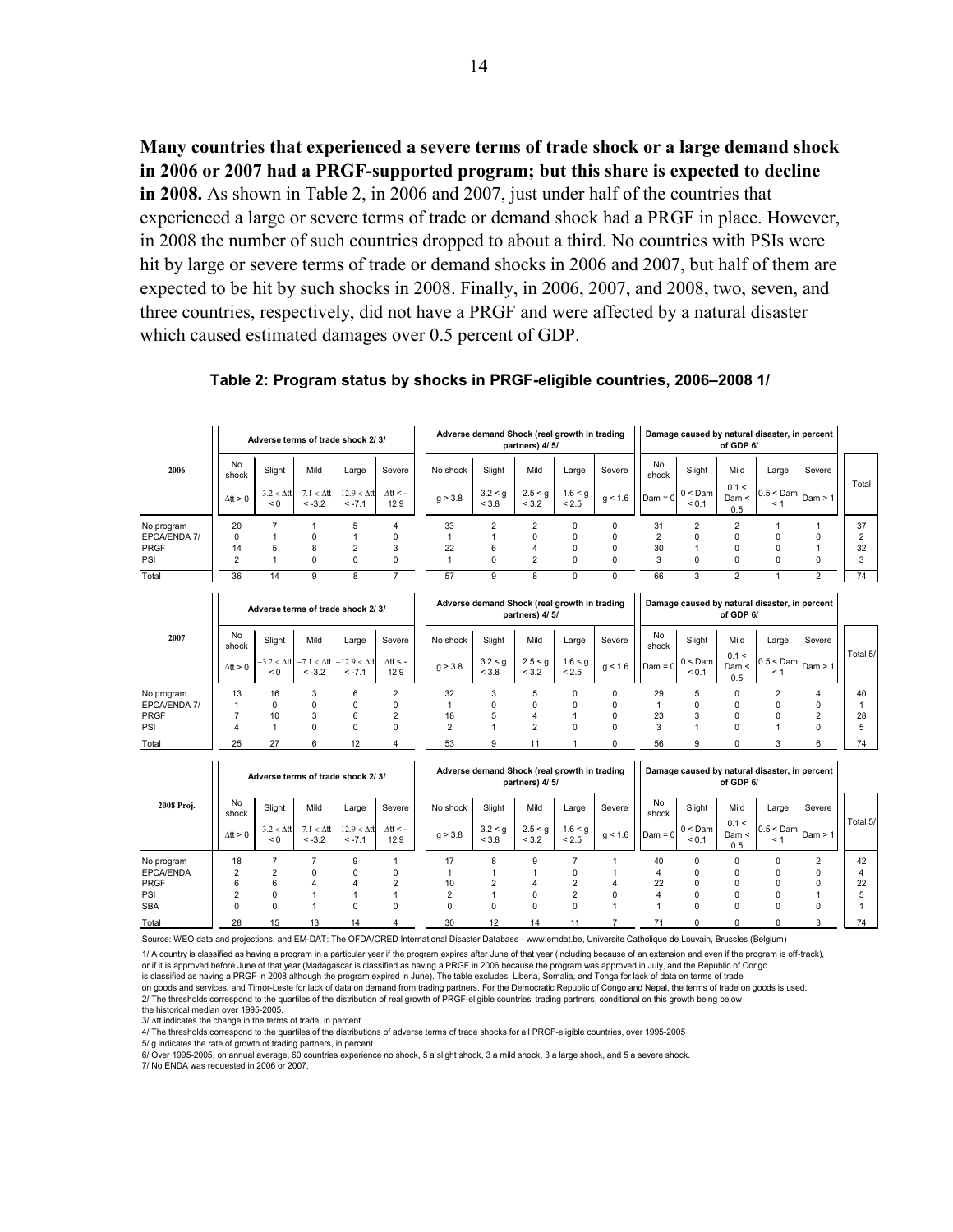#### **Few countries with a terms of trade shock and no program experienced significant**

**current account deterioration and loss of reserves.** As Table 3 shows, in 2006, in 11 out of 17 countries that experienced a terms of trade shock and had no program, and in 14 out of the 21 countries that experienced a terms of trade shock but had a program, the shock could have caused, *ex ante*, a loss of reserves greater than 0.5 months of the same year imports of goods and services. However, only four countries with a terms of trade shock and no program turned out to suffer such a loss, and only three countries with a terms of trade shock and a program suffered such a loss. Similarly, in 2006, the current account worsened by more than 2 percent of GDP in only three of the 17 countries with a terms of trade shock and no program, and in only three of the 21 countries with a shock and a program. A similar pattern emerges for 2007 and is projected to emerge in 2008.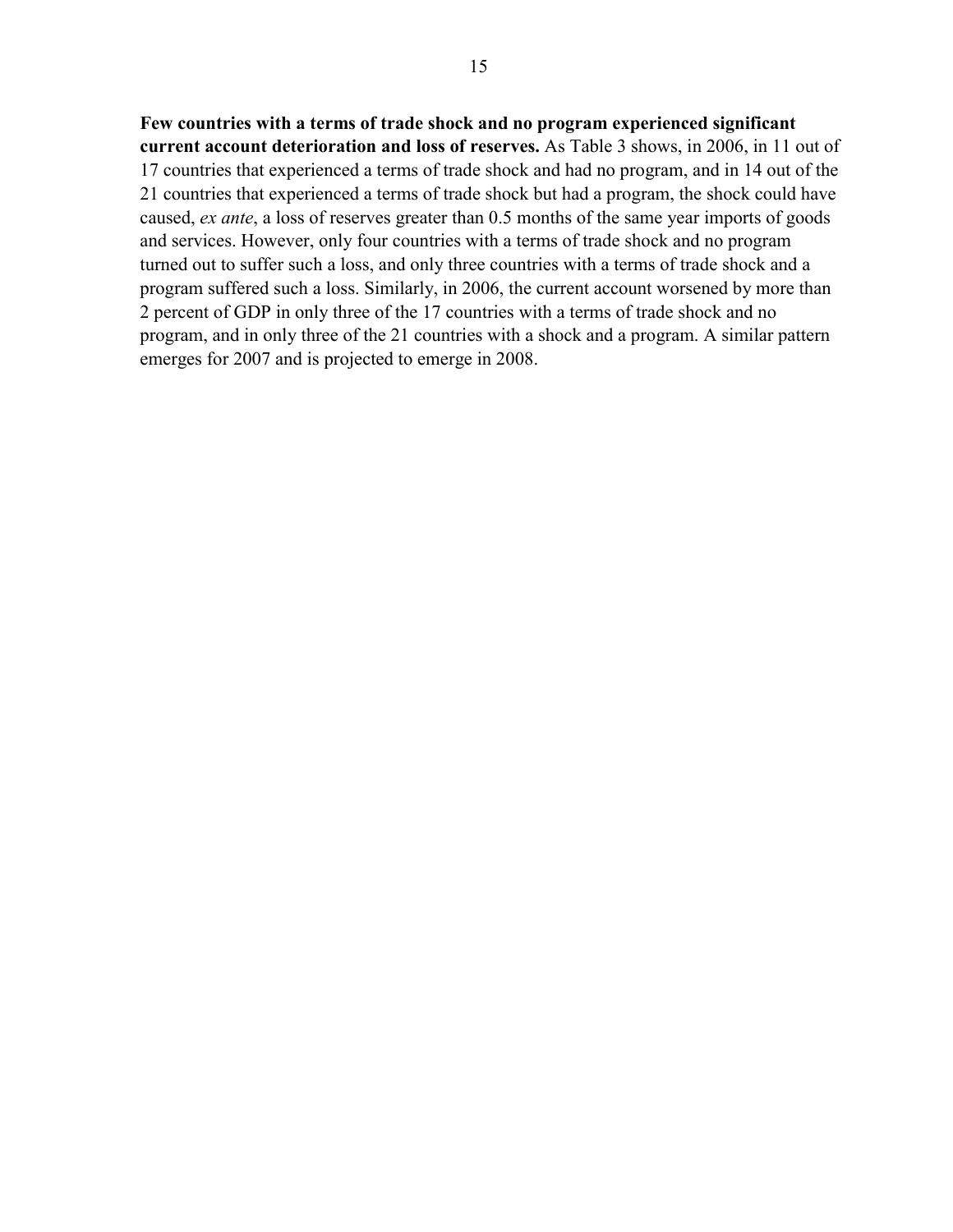#### **Table 3: Ex ante and Ex post reserve loss, and ex post change in current account balance for PRGF-eligible countries with a terms of trade shock, 2006–2008 1/**

|                                            |                                                                                                                                                             |                                                   |                                                   | Ex ante loss of reserves 2/3/                                                                                                                                                                                                                                                                                                                        |                                                              |                                              |                                                   | Ex post loss of reserves 2/                        |                                                                                | Ex post change in current account 4/                                    |                                                                  |                                                |                                                              |                                                   |                                |  |
|--------------------------------------------|-------------------------------------------------------------------------------------------------------------------------------------------------------------|---------------------------------------------------|---------------------------------------------------|------------------------------------------------------------------------------------------------------------------------------------------------------------------------------------------------------------------------------------------------------------------------------------------------------------------------------------------------------|--------------------------------------------------------------|----------------------------------------------|---------------------------------------------------|----------------------------------------------------|--------------------------------------------------------------------------------|-------------------------------------------------------------------------|------------------------------------------------------------------|------------------------------------------------|--------------------------------------------------------------|---------------------------------------------------|--------------------------------|--|
|                                            | 2006                                                                                                                                                        | No loss                                           | 0 < L < 0.<br>5                                   | 0.5 < L <                                                                                                                                                                                                                                                                                                                                            | 1< L                                                         | No loss                                      | 0 < L <<br>0.5                                    | 0.5<<br>L < 1                                      | 1< L                                                                           | Positive<br>change                                                      | $-1 < CA < 0$                                                    | $-2 < CA < -1$                                 | $-3 < CA < -2$                                               | $CA < -3$                                         | <b>Total</b>                   |  |
| Adverse<br>terms of<br>trade shock<br>5/6/ | $-3.2 < \Delta tt < 0$<br>Slight<br>$-7.1 < \Delta$ tt < $-3.2$<br>Mild<br>$-12.9 < \Delta t$ t < $-7.1$<br>Large<br>Severe<br>$\Delta$ tt < -12.9<br>Total | $\mathbf{0}$<br>$\mathbf{0}$<br>$\Omega$<br>-1    | 3<br>$\Omega$<br>$\Omega$<br>$\overline{2}$<br>5  | $\overline{2}$<br>3<br>$\Omega$<br>6                                                                                                                                                                                                                                                                                                                 | $\mathbf{0}$<br>$\overline{2}$<br>$\overline{2}$<br>5        | 6<br>$\Omega$<br>3<br>10                     | $\Omega$<br>$\mathbf{0}$<br>$\overline{2}$<br>3   | $\overline{0}$<br>$\overline{2}$<br>$\overline{4}$ | $\mathbf{0}$<br>$\mathbf{0}$<br>$\mathbf{0}$<br>$\overline{0}$<br>$\mathbf{0}$ | 5<br>$\mathbf{0}$<br>$\overline{2}$<br>$\overline{0}$<br>$\overline{7}$ | 1<br>$\mathbf{0}$<br>1<br>3<br>5                                 | $\mathbf{0}$<br>$\mathbf{0}$<br>$\overline{2}$ | $\mathbf{0}$<br>$\overline{0}$<br>$\overline{0}$             | $\mathbf{0}$<br>$\mathbf{0}$<br>$\overline{2}$    | $\overline{7}$<br>5<br>4<br>17 |  |
|                                            | 2007                                                                                                                                                        | No loss                                           | 5                                                 | 0 <l<0. 0.5<l<<="" td=""><td>1&lt; L</td><td>No loss</td><td>0 &lt; L &lt;<br/>0.5</td><td>0.5&lt;<br/>L &lt; 1</td><td>1&lt; L</td><td><b>Positive</b><br/>change</td><td></td><td><math>-1 &lt; CA &lt; 0</math> <math>-2 &lt; CA &lt; -1</math></td><td><math>-3 &lt; CA &lt; -2</math></td><td><math>CA &lt; -3</math></td><td>Total</td></l<0.> | 1< L                                                         | No loss                                      | 0 < L <<br>0.5                                    | 0.5<<br>L < 1                                      | 1< L                                                                           | <b>Positive</b><br>change                                               |                                                                  | $-1 < CA < 0$ $-2 < CA < -1$                   | $-3 < CA < -2$                                               | $CA < -3$                                         | Total                          |  |
| Adverse<br>terms of<br>trade shock<br>5/6/ | $-3.2 < \Delta$ tt < 0<br>Slight<br>$-7.1 < \Delta$ tt < $-3.2$<br>Mild<br>$-12.9 < \Delta t$ t < $-7.1$<br>Large<br>Severe<br>$\Delta$ tt < -12.9          | 5<br>$\Omega$<br>$\overline{1}$<br>$\Omega$       | 4<br>2<br>$\overline{2}$<br>$\overline{2}$        | 5<br>$\overline{2}$<br>$\Omega$                                                                                                                                                                                                                                                                                                                      | $\overline{2}$<br>$\mathbf{0}$<br>$\overline{1}$<br>$\Omega$ | 10<br>$\Omega$<br>$\overline{2}$<br>$\Omega$ | 5<br>$\overline{4}$<br>4                          | $\overline{0}$<br>$\overline{0}$<br>$\mathbf{0}$   | $\mathbf{0}$<br>1                                                              | 10<br>$\overline{\mathbf{c}}$<br>$\overline{2}$<br>$\overline{0}$       | 4<br>3<br>$\overline{2}$                                         | 0<br>$\mathbf{0}$                              | $\mathbf{0}$<br>$\mathbf{0}$<br>$\mathbf{0}$<br>$\mathbf{0}$ | 1<br>$\mathbf{0}$<br>$\mathbf{0}$<br>$\mathbf{0}$ | 16<br>3<br>6<br>$\overline{2}$ |  |
|                                            | Total                                                                                                                                                       | 6                                                 | 10                                                | 8                                                                                                                                                                                                                                                                                                                                                    | 3                                                            | 12                                           | 11                                                |                                                    | 3                                                                              | 14                                                                      | 10                                                               | $\overline{2}$                                 | $\overline{0}$                                               |                                                   | 27                             |  |
|                                            | 2008                                                                                                                                                        | No loss                                           | 5                                                 | 0 <l<0. 0.5<l<<="" td=""><td>1&lt; L</td><td>No loss</td><td>0 &lt; L &lt;<br/>0.5</td><td>0.5&lt;<br/>L &lt; 1</td><td>1&lt; L</td><td><b>Positive</b><br/>change</td><td></td><td><math>-1 &lt; CA &lt; 0</math> <math>-2 &lt; CA &lt; -1</math></td><td><math>-3 &lt; CA &lt; -2</math></td><td><math>CA &lt; -3</math></td><td>Total</td></l<0.> | 1< L                                                         | No loss                                      | 0 < L <<br>0.5                                    | 0.5<<br>L < 1                                      | 1< L                                                                           | <b>Positive</b><br>change                                               |                                                                  | $-1 < CA < 0$ $-2 < CA < -1$                   | $-3 < CA < -2$                                               | $CA < -3$                                         | Total                          |  |
| Adverse<br>terms of<br>trade shock<br>5/6/ | $-3.2 < \Delta$ tt < 0<br>Slight<br>$-7.1 < \Delta$ tt < $-3.2$<br>Mild<br>$-12.9 < \Delta$ tt < -7.1<br>Large<br>Severe<br>$\Delta \text{tt} < -12.9$      | 3<br>$\overline{0}$<br>$\overline{1}$<br>$\Omega$ | 3<br>$\overline{2}$<br>$\overline{2}$<br>$\Omega$ | 4<br>$\overline{2}$<br>$\Omega$                                                                                                                                                                                                                                                                                                                      | $\Omega$<br>4<br>$\overline{1}$                              | $\overline{2}$<br>3                          | 3<br>$\overline{4}$<br>$\overline{4}$<br>$\Omega$ | $\overline{2}$<br>$\mathbf{0}$                     | $\mathbf{0}$<br>$\Omega$                                                       | 4<br>$\overline{2}$<br>4<br>$\mathbf{0}$                                | $\mathbf{1}$<br>$\overline{2}$<br>$\overline{2}$<br>$\mathbf{0}$ | $\mathbf{0}$<br>$\overline{0}$<br>$\Omega$     | 1<br>3<br>$\bf{0}$<br>$\Omega$                               | 0<br>$\overline{c}$                               | $\overline{7}$<br>g            |  |
|                                            | Total                                                                                                                                                       | $\overline{4}$                                    | $\overline{7}$                                    | $\overline{7}$                                                                                                                                                                                                                                                                                                                                       | 6                                                            | $\overline{7}$                               | 11                                                | 4                                                  | $\overline{2}$                                                                 | 10                                                                      | 5                                                                | 1                                              | 4                                                            | 4                                                 | 24                             |  |

#### **PRGF-eligible countries with no program**

#### **PRGF-eligible countries with a program**

|                                            |                                   |                                                                                                              |                           | Ex ante loss of reserves 2/3/ |                         |               |               | Ex post loss of reserves 2/ |                           | Ex post change in current account 4/ |                              |                |               |       |    |
|--------------------------------------------|-----------------------------------|--------------------------------------------------------------------------------------------------------------|---------------------------|-------------------------------|-------------------------|---------------|---------------|-----------------------------|---------------------------|--------------------------------------|------------------------------|----------------|---------------|-------|----|
| 2006                                       |                                   | No loss                                                                                                      | $0 < L < 0$ , $0.5 < L <$ | 1< L                          | No loss                 | 0< l <<br>0.5 | 0.5<<br>L < 1 | 1< L                        | <b>Positive</b><br>change |                                      | $-1 < CA < 0$ $-2 < CA < -1$ | $-3 < CA < -2$ | $CA < -3$     | Total |    |
| Adverse<br>terms of<br>trade shock<br>5/6/ | Slight<br>Mild<br>Large<br>Severe | $-3.2 < \Delta$ tt < 0<br>$-7.1 < \Delta$ tt < $-3.2$<br>$-12.9 < \Delta$ tt < $-7.1$<br>$\Delta$ tt < -12.9 |                           |                               | 0<br>3<br>$\mathcal{D}$ |               |               |                             | $\Omega$<br>$\Omega$      | 3<br>5<br>$\Omega$<br>$\mathbf{0}$   | ົ<br>3                       |                | 0<br>$\Omega$ |       | 8  |
|                                            | Total                             |                                                                                                              |                           |                               | 6.                      | 14            |               |                             |                           | 8                                    | g                            |                |               |       | 21 |

|                                                                       | 2007                    | 5                                                                                     | No loss 0 <l<0. 0.5<l<<="" th=""><th>1&lt; L</th><th>No loss</th><th>0 &lt; L &lt;<br/>0.5</th><th>0.5&lt;<br/>L &lt; 1</th><th>1<sub>1</sub></th><th>Positive<br/>change</th><th></th><th><math>-1 &lt; CA &lt; 0</math> <math>-2 &lt; CA &lt; -1</math> <math>-3 &lt; CA &lt; -2</math></th><th><math>CA &lt; -3</math></th><th>Total</th></l<0.> | 1< L | No loss        | 0 < L <<br>0.5  | 0.5<<br>L < 1 | 1 <sub>1</sub>     | Positive<br>change   |                    | $-1 < CA < 0$ $-2 < CA < -1$ $-3 < CA < -2$ | $CA < -3$ | Total                             |                          |
|-----------------------------------------------------------------------|-------------------------|---------------------------------------------------------------------------------------|-----------------------------------------------------------------------------------------------------------------------------------------------------------------------------------------------------------------------------------------------------------------------------------------------------------------------------------------------------|------|----------------|-----------------|---------------|--------------------|----------------------|--------------------|---------------------------------------------|-----------|-----------------------------------|--------------------------|
| Adverse<br>terms of<br>trade shock Severe $\Delta tt < -12.9$<br>5/6/ | Slight<br>Mild<br>Large | $-3.2 < \Delta$ tt < 0<br>$-7.1 < \Delta$ tt < $-3.2$<br>$-12.9 < \Delta$ tt < $-7.1$ |                                                                                                                                                                                                                                                                                                                                                     | 0    | $\overline{2}$ | 10 <sup>°</sup> | $\Omega$      | 0<br>0<br>$\Omega$ | $\Omega$<br>$\Omega$ | 3<br>3<br>$\Omega$ | 3<br>$\Omega$<br>0                          | $\Omega$  | 5<br>$\mathbf{0}$<br>$\mathbf{0}$ | 11<br>3<br>6<br>$\Omega$ |
|                                                                       | Total                   |                                                                                       |                                                                                                                                                                                                                                                                                                                                                     |      |                | 15              |               |                    |                      | 8                  |                                             |           | 6                                 | 22                       |
|                                                                       |                         |                                                                                       |                                                                                                                                                                                                                                                                                                                                                     |      |                |                 |               |                    |                      |                    |                                             |           |                                   |                          |

|                                                            | 2008 Proj.              | No loss                                                                                                    | $0 < L < 0.$ 0.5 $ < L <$ | 1 <sub>1</sub> | No loss | 0 < L <<br>0.5 | 0.5<<br>L < 1 | 1< | Positive<br>change | $-1 < CA < 0$ | $-2 < CA < -1$ | $-3 < CA < -2$ | $CA < -3$ | Total |    |
|------------------------------------------------------------|-------------------------|------------------------------------------------------------------------------------------------------------|---------------------------|----------------|---------|----------------|---------------|----|--------------------|---------------|----------------|----------------|-----------|-------|----|
| Adverse<br>terms of<br>trade shock Severe $A^{\#}$<br>5/6/ | Slight<br>Mild<br>Large | $-3.2 < \Delta$ tt < 0<br>$-7.1 < \Delta tt < -3.2$<br>$-12.9 < \Delta$ tt < $-7.1$<br>$\Delta$ tt < -12.9 |                           |                |         |                |               |    |                    |               |                |                |           |       |    |
|                                                            | Total                   |                                                                                                            |                           | 10             |         |                |               |    |                    |               |                |                |           |       | 22 |

Source: WEO data and projections.

1/ Excludes Liberia, Somalia, and Tonga for lack of data on terms of trade on goods and services, and Timor-Leste for lack of data on

demand from trading partners. For the Democratic Republic of Congo and Nepal, the terms of trade on goods is used.

2/ In months of same year imports of goods and services (L indicates the reserve loss)

3/ The ex ante reserve loss is computed assuming no change in service imports, and assuming that the change in gross reserves equals the change in the value of<br>exports and imports of goods. The change in the value of expor

exports and imports of goods.

4/ In percent of GDP 5/ The thresholds correspond to the quintiles of the distributions of all negative terms of trade shocks over 1967-2005

6/ Δtt indicates the change in the terms of trade, in percent.